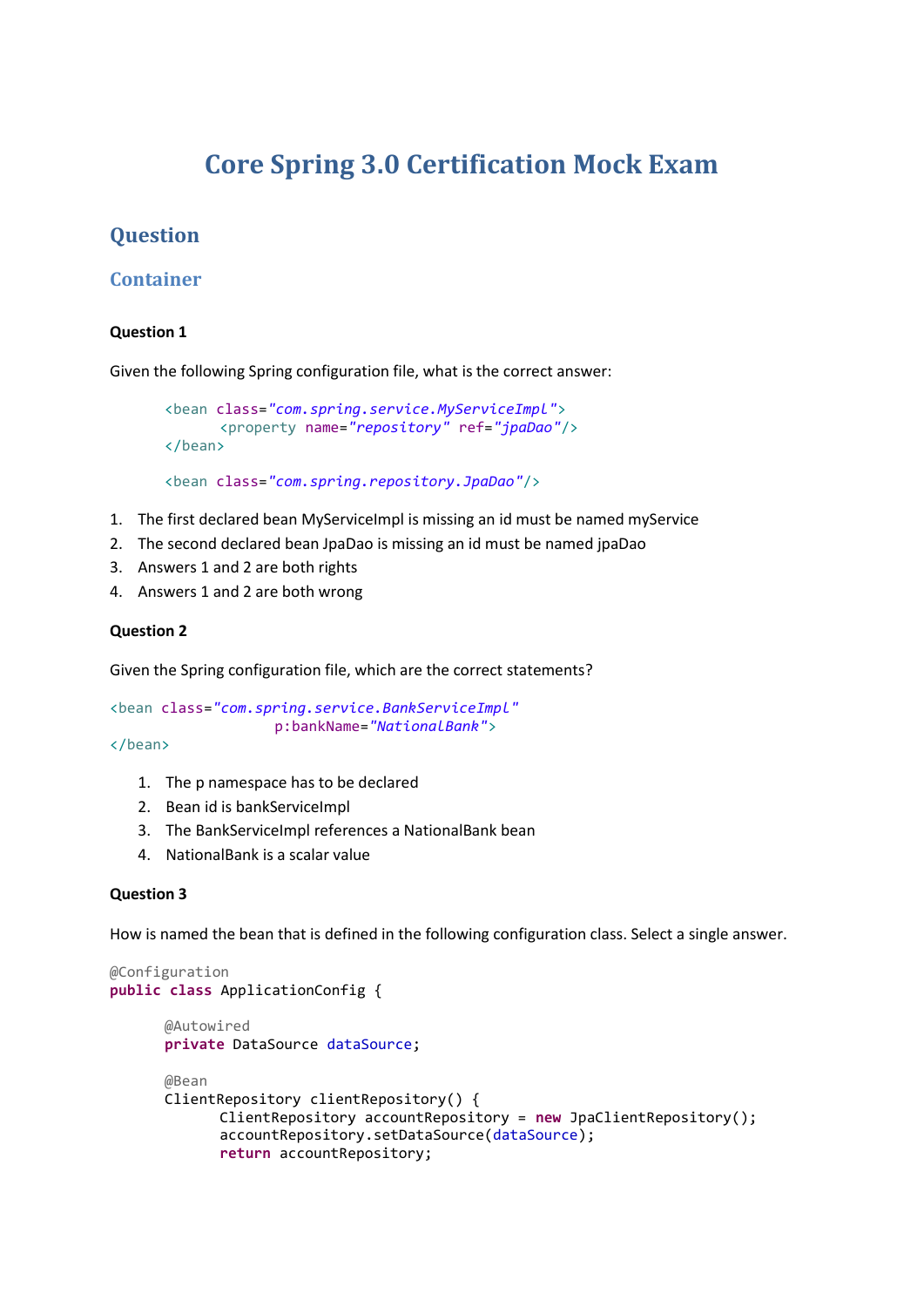}

}

- 1. JpaClientRepository
- 2. jpaClientRepository
- 3. clientRepository
- 4. Two beans are defined : a data souce and a repository

## **Question 4**

How could you externalize constants from a Spring configuration file or a Spring annotation into a .properties file? Select one or more answers

- 1. By using the <util:constant /> tag
- 2. By declaring the ConstantPlaceholderConfigurer bean post processor
- 3. By using the <context:property-placeholder /> tag
- 4. By using the c: namespace

## **Question 5**

What statement is not correct in live environment? Select a unique answer.

- 1. Constuctor and properties autowiring in the same bean are not compatible
- 2. A bean should have a default or a no-args constructor
- 3. The <constructor-arg> tag could take type, name and index to reduce ambiguity
- 4. None of the above
- 5. All of the above

#### **Question 6**

What are the right affirmations about the @PostConstruct, @Resource and the @PreDestroy annotations?

- 1. Those annotations are specified in the JSR-250
- 2. The Spring Framework embedded those annotation
- 3. The <context:component-scan> tag enable them
- 4. The <context:annotation-config > tag enable them
- 5. Declaring the CommonAnnotationBeanPostProcessor enable them

#### **Question 7**

What is/are typically case(s) where you usually need to manually instanciated an ApplicationContext?

- 1. In a web application
- 2. In an integration test running with the SpringJUnit4ClassRunner
- 3. In a standalone application started with a main method
- 4. None of the above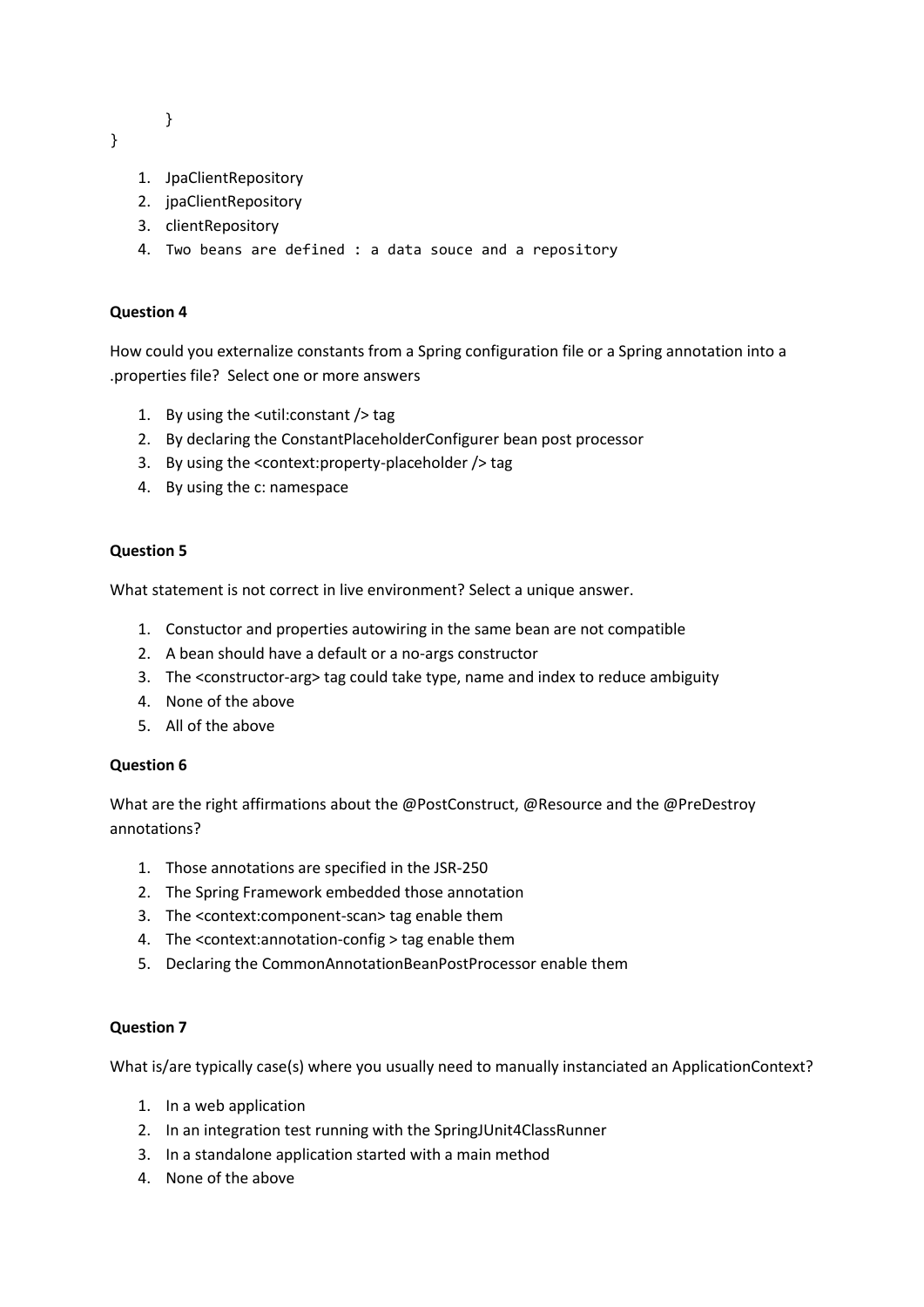Select the right statement about referring a Spring configuration file inside the package com.example.myapp in the below example? ApplicationContext context = **new** ClassPathXmlApplicationContext("classpath:/com.example.myapp.config.xml");

- 1. The classpath: prefix could be omit
- 2. Package name with dot is not well formatted using the dot character
- 3. The slash character preceding com.example could be omit
- 4. All of the above
- 5. None of the above

#### **Question 9**

How to auto-inject into a field a bean by its name? Select one or more response.

- 1. With the name attribute of the @Autowired annotation
- 2. By using the single @Qualifier annotation
- 3. By using both the @Autowired and the @Qualifier spring annotations
- 4. By using the @Autowired annotation and naming the field with the bean name

#### **Question 10**

What are the main advantages of using interfaces when designing business services? Select one or more answers.

- 1. Mocking or stubbing the service
- 2. Be able to use the Spring auto-injection
- 3. Can do dependency checking
- 4. Loosely coupled code

#### **Question 11**

Select one or many correct answers about spring bean life cycle.

- 1. The method annoted with @PostConstruct is called after bean instantiation and before properties setting of the bean
- 2. The method @PreDestroy of a prototype bean is called when the bean is garbage collected
- 3. The init() method declared in the init-method attribute of a bean is called before the afterPropertiesSet callback method of the InitializingBean interface
- 4. The method annotated with @PostConstruct is called before before the afterPropertiesSet callback method of the InitializingBean interface

#### **Question 12**

Given the following configuration class, what are correct affirmations? Select one or more answers.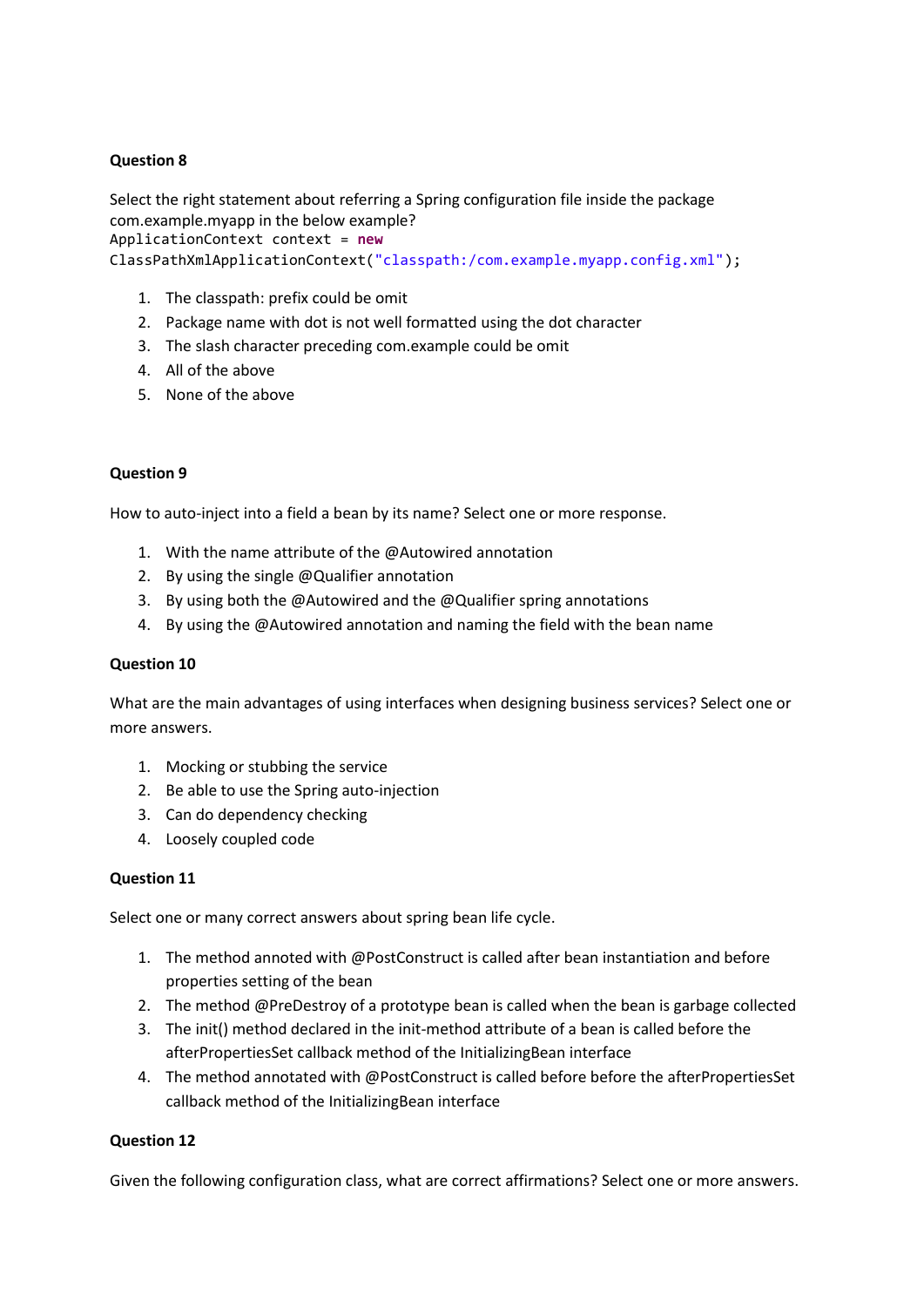```
public class ApplicationConfig {
      private DataSource dataSource;
      @Autowired
      public ApplicationConfig(DataSource dataSource) {
             this.dataSource = dataSource;
      }
      @Bean(name="clientRepository")
      ClientRepository jpaClientRepository() {
             return new JpaClientRepository();
      }
}
```
- 1. @Configuration annotation is missing
- 2. Default or no-arg constructor is missing
- 3. @Bean name is ambiguous
- 4. @Bean scope is prototype

What are the features of the XML <context: namespace? Select one or many answers.

- 1. @Transactional annotation scanning
- 2. @Aspect annotation detection enabling
- 3. @Autowired annotation enabling
- 4. @Component annotation scanning

## **Test**

#### **Question 14**

Select one or more correct statements about developing integration test with Spring support.

- 1. A new Spring context is created for each test class
- 2. To get a reference on the bean you want to test, you have to call the getBean() method of the Spring context
- 3. Spring context configuration could be inherits from the super class
- 4. The Spring context configuration file has to be provided to the @ContextConfiguration annotation

### **Question 15**

What are the main advantage(s) for using Spring when writing integration tests?

- 1. Reuse Spring configuration files of the application
- 2. Create mock or stub
- 3. Be able to use the rollback after the test pattern
- 4. Use dependency injection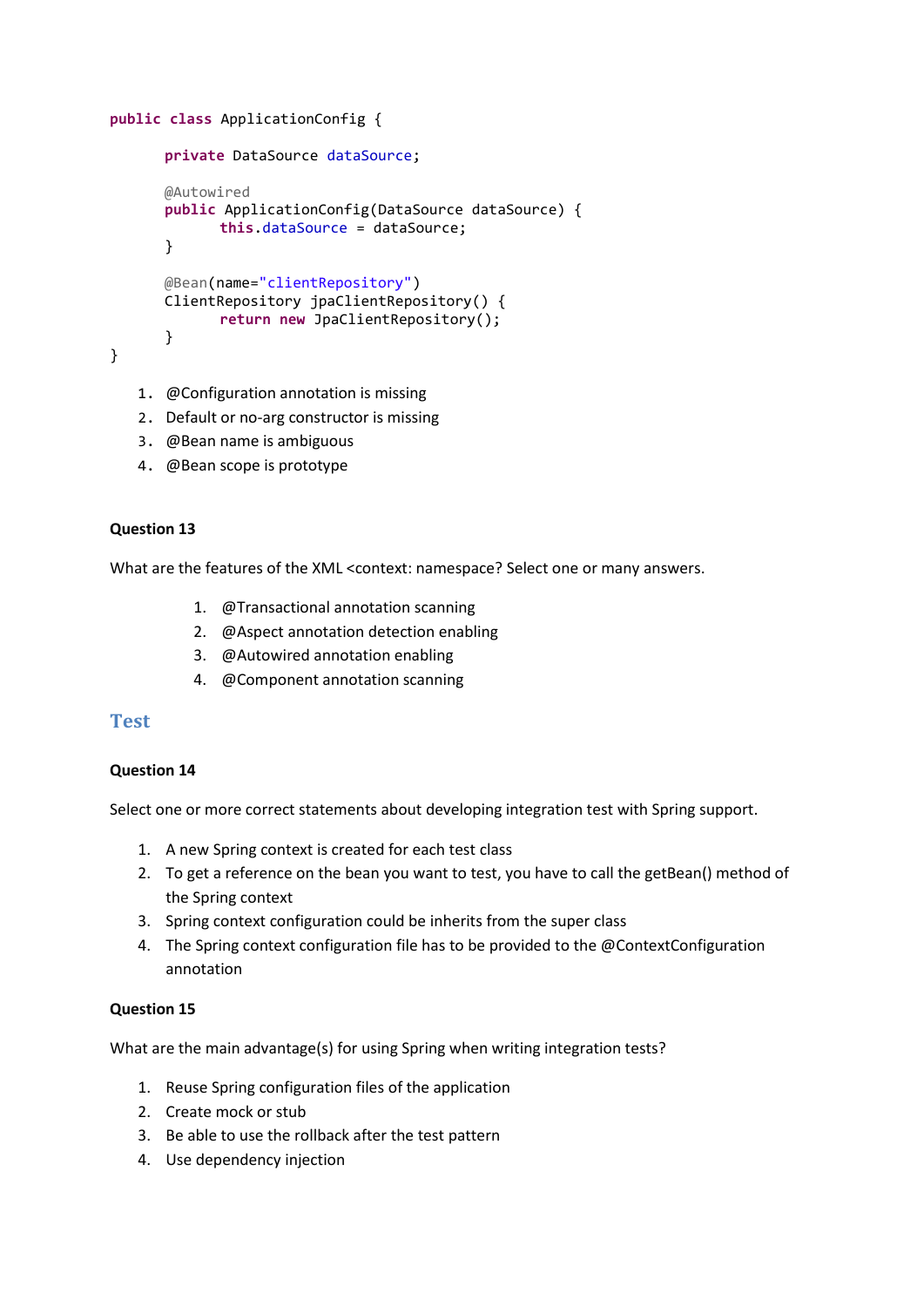What are the main advantage(s) for using Spring when writing unit tests?

- 1. Reuse Spring configuration files of the application
- 2. Use dependency injection
- 3. Provide some mocks for servlet classes
- 4. All of the above
- 5. None of the above

## **Question 17**

What is right about the spring test module?

- 1. It provides an abstraction layer for the main open source mock frameworks
- 2. Provides the @Mock annotation
- 3. It dynamically generates mock objects
- 4. All of the above
- 5. None of the above

## **Question 18**

Select correct statement(s) about transactional support of the spring test module.

- 1. Transaction manager could be set within the @TransactionConfiguration annotation
- 2. Method annotated with @Before is executed outside of the test's transaction
- 3. Spring test may rollback the transaction of a service configured with the REQUIRES\_NEW propagation
- 4. The transaction of a method annotated with the @Rollback annotation with its default values is rolled back after the method has completed

## **AOP**

## **Question 19**

Considering 2 classes AccountServiceImpl and ClientServiceImpl. Any of these 2 classes inherits from each other. What is the result of the pointcut expressions?

 execution(\* \*..AccountServiceImpl.update(..)) && execution(\* \*..ClientServiceImpl.update(..))

- 1. Matches pubic update methods of the 2 classes, whatever the arguments
- 2. Matches any update methods of the 2 classes , whatever the arguments and method visibility
- 3. Matches any update methods of the 2 classes , with one more arguments and whatever method visibility
- 4. No joint point is defined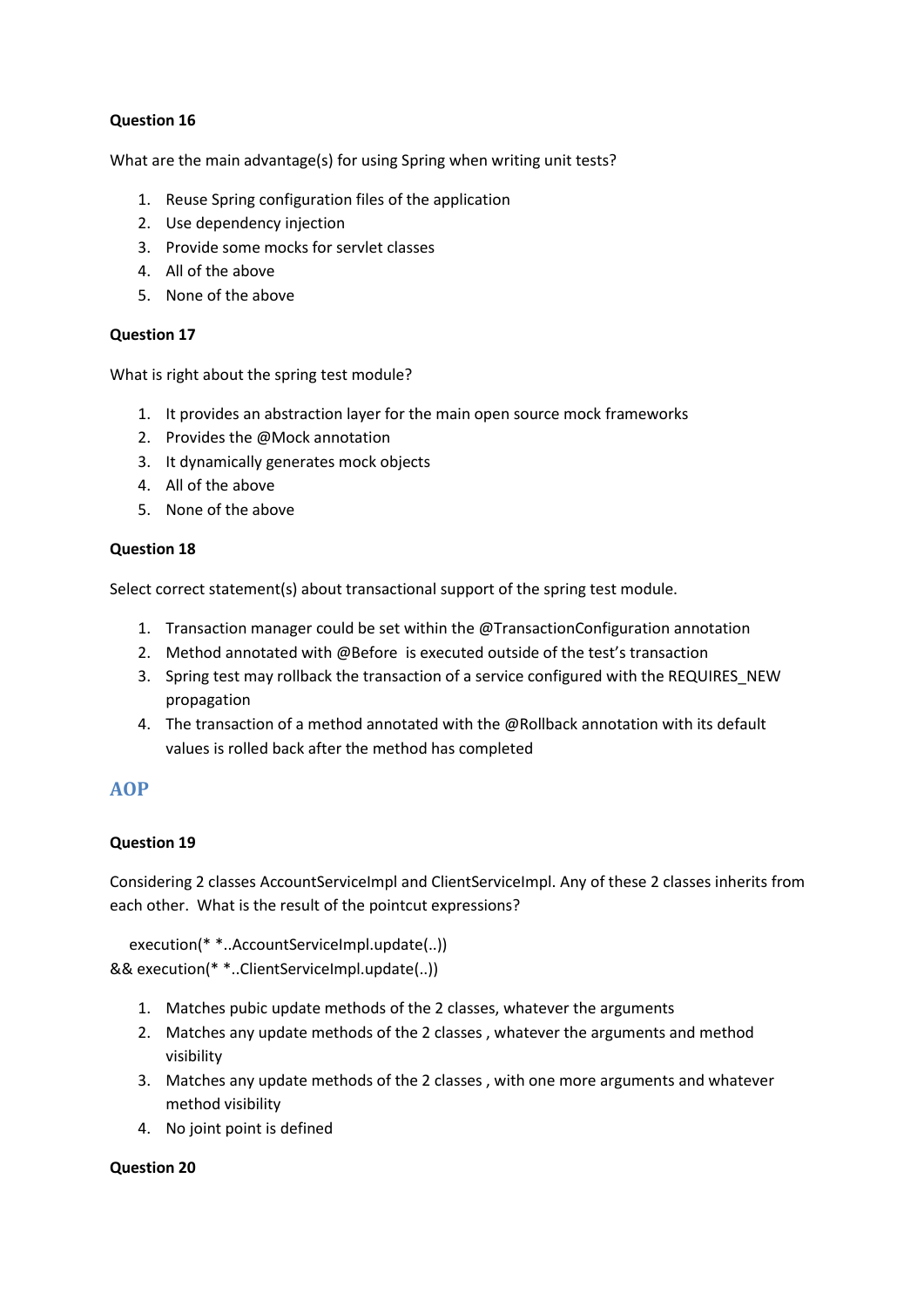Using the Spring AOP framework, what is the visibility of the method matches by the following join point?

```
@Pointcut("execution(* *(..))")
private void anyOperation() {};
```
- 1. All methods, whereas there visibility
- 2. All methods, except private method
- 3. Protected and public methods
- 4. Public methods

#### **Question 21**

What are the 2 correct statements about AOP proxy?

- 1. AOP proxies are created by Spring in order to implement the aspect contracts
- 2. AOP proxies are always created with a JDK dynamic proxy
- 3. Only classes that implements a least one interface could be proxied
- 4. All methods could be proxied
- 5. Proxies are created by a BeanPostProcessor

### **Question 22**

What is an after throwing advice? Select a unique answer.

- 1. Advice that could throw an exception
- 2. Advice to be executed if a method exits by throwing an exception
- 3. Advice that executes before a join point
- 4. Spring does not provide this type of advice

#### **Question 23**

What is an after returning advice? Select a unique answer.

- 1. Advice to be executed regardless of the means by which a join point exits
- 2. Advice that surrounds a method invocation and can perform custom behavior before and after the method invocation
- 3. Advice to be executed before method invocation
- 4. Advice to be executed after a join point completes without throwing an exception

#### **Question 24**

What is an advice? Select a unique answer.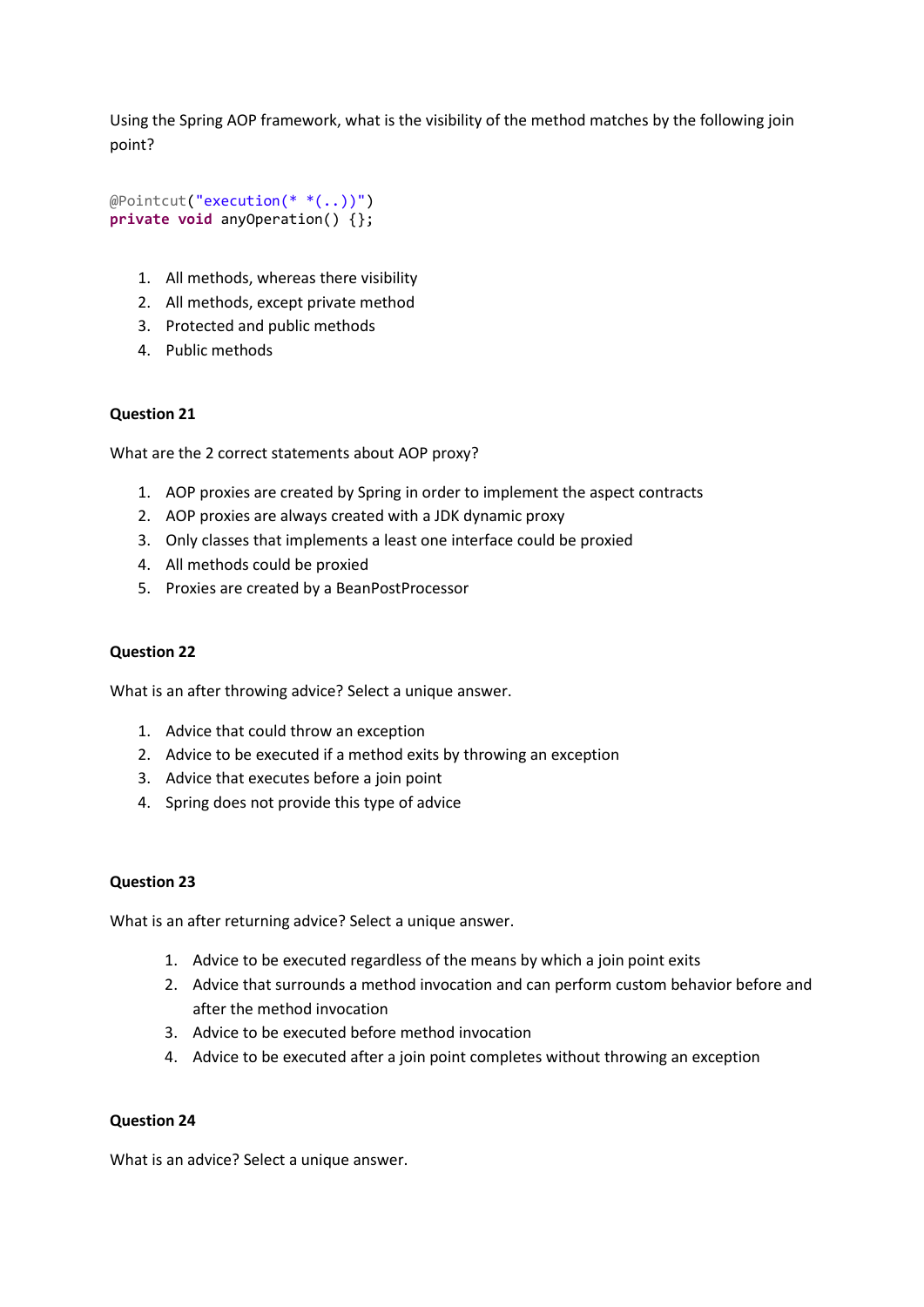- 1. An action taken by an aspect at a particular join point
- 2. A point during the execution of a program
- 3. An aspect and a pointcut
- 4. A predicate that matches join points

What is a pointcut? Select a unique answer.

- 1. Code to execute at a join point
- 2. An expression to identify joinpoints
- 3. An advice and a jointpoint
- 4. None of the above

## **Question 26**

Select method's signatures that match with the following pointcut:

execution(\* com.test.service..\*.\*(\*))

- 1. void com.test.service.MyServiceImpl#transfert(Money amount)
- 2. void com.test.service.MyServiceImpl#transfert(Account account, Money amount)
- 3. void com.test.service.account.MyServiceImpl#transfert(Money amount)
- 4. void com.test.service.account.MyServiceImpl#transfert(Account account, Money amount)
- 5. None of the above

#### **Question 27**

What are the unique correct answers about Spring AOP support?

- **1.** An advice could proxied a constructor's class
- **2.** A point cut could select methods that have a custom annotation
- **3.** Static initialization code could be targeted by a point cut
- **4.** Combination of pointcuts by &&, || and the ! operators is not supported

## **Question 28**

Using the Spring AOP framework, what are the joinpoint methods of the following pointcut expressions?

execution(public \* \*(..))

- 1. The execution of all public method
- 2. The execution of all public method returning a value
- 3. The execution of all public method having at least one parameter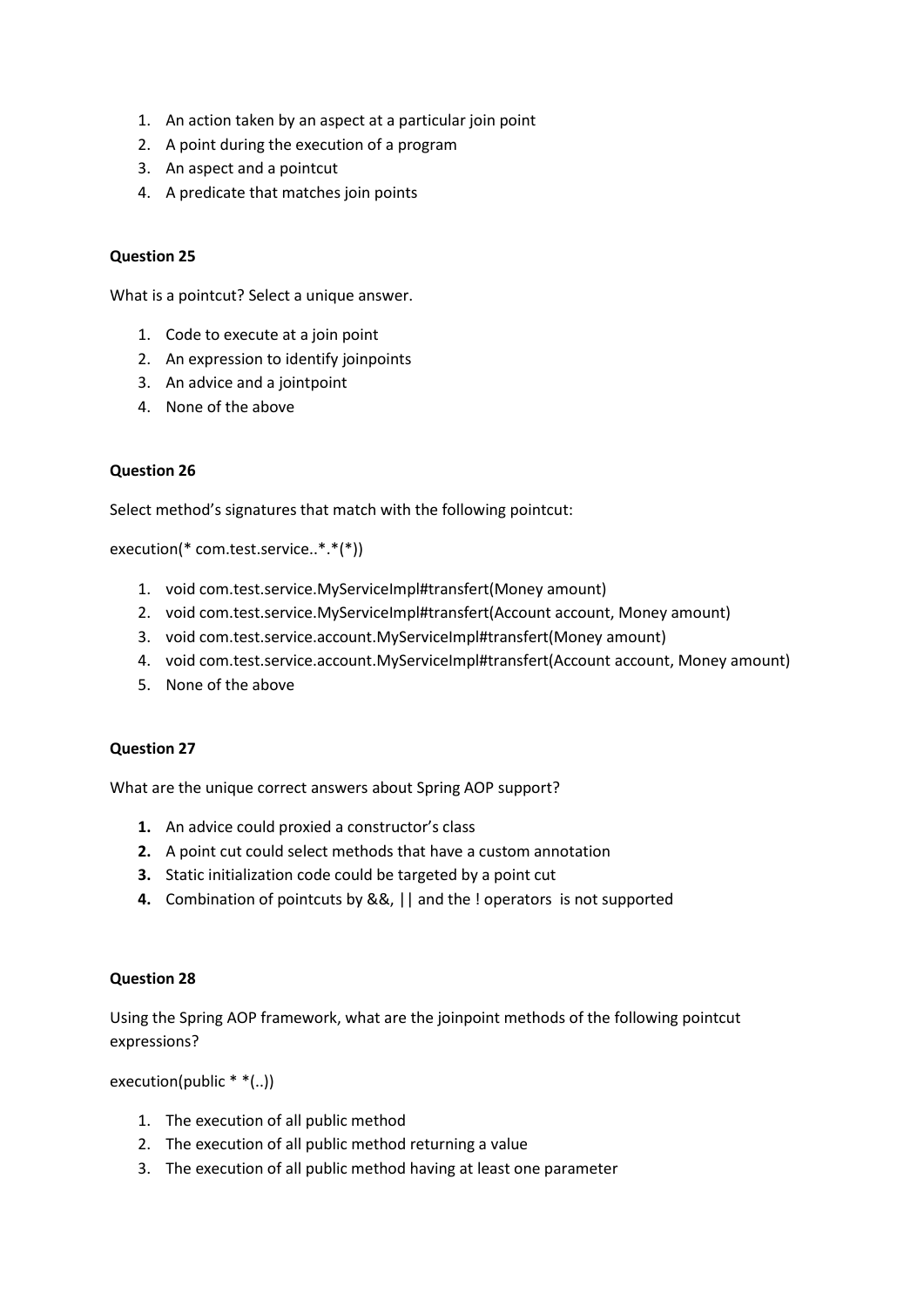4. The execution of all public method in class belonging to the default java package

## **Data Access**

### **Question 29**

Why is it a best practice to mark transaction as read-only when code does not write anything to the database? Select one or more answers.

- 1. It is mandatory for using Spring exception translation mechanism
- 2. May be improve performance when using Hibernate
- 3. Spring optimizes its transaction interceptor
- 4. Provides safeguards with Oracle and some other databases

## **Question 30**

What data access technology is supported by the Spring framework? Select one or more answers.

- 1. JDBC
- 2. NoSQL
- 3. Hibernate
- $\overline{4}$  IPA

## **Question 31**

What is not provided by the JdbcTemplate? Select a unique answer.

- 1. Data source access
- 2. Open/close data source connection
- 3. JDBC exception wrapping into DataAccess Exception
- 4. JDBC statement execution

#### **Question 32**

Using JdbcTemplate, what is the Spring provided class you will use for result set parsing and merging rows into a single object? Select a unique answer.

- 1. RowMapper
- 2. RowCallbackHandler
- 3. ResultSetExtractor
- 4. ResultSetMapper

#### **Question 33**

What configuration is supported by the LocalSessionFactoryBean? Select a unique answer.

- 1. Listing entity classes annoted with @Entity
- 2. Scanning a package to detect annoted entity classes (with @Entity)
- 3. Listing hibernate XML mapping configuration file (.hbm.xml)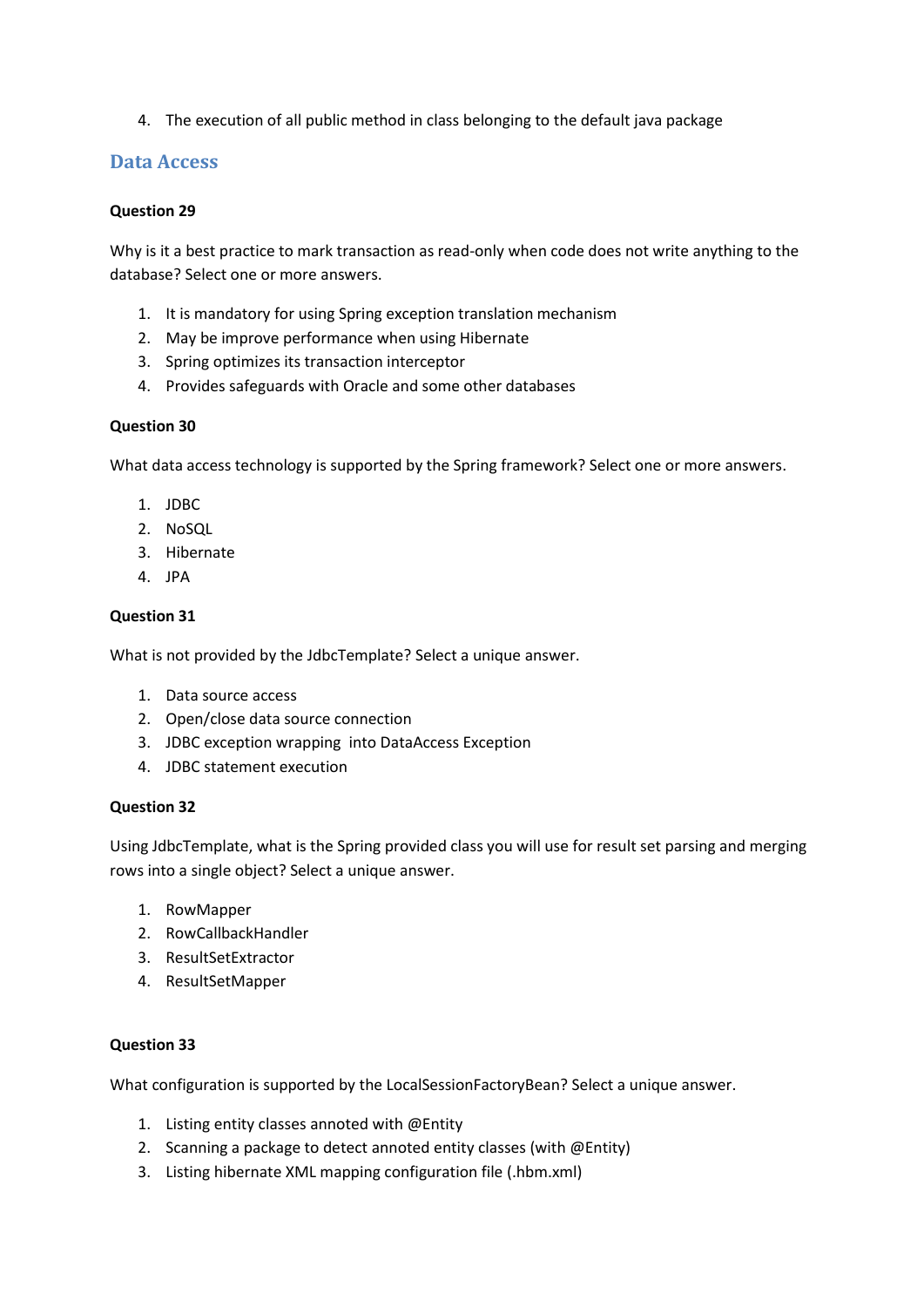4. All above

## **Transaction**

## **Question 34**

What is/are incorrect statements about XML declaration of the transaction manager bean? Select one or more answers.

- 1. The tx namespace provides JTA transaction manager declaration shortcut syntax
- *2.* Id of the bean has to be *transactionManager*
- 3. Depending the application persistence technology, the HibernateTransactionManager or the DataSourceTransactionManager could be used as bean class
- 4. Default transaction timeout could be given

## **Question 35**

Assuming @Transactional annotation support is enabled and the transferMoney method is called through a Spring AOP proxy, what is the behavior of the following code sample?

```
@Transactional(propagation=Propagation.REQUIRED)
public void transferMoney(Account src, Account target, double amount) {
      add(src, -amount);
      add(src, amount);
}
@Transactional(propagation=Propagation.REQUIRES_NEW)
public void add(Account account, Double amount) {
      // IMPLEMENTATION
}
```
- 1. The add() method executes code in a new transaction
- 2. The add() method uses the transaction of the transferMoney() method
- 3. When calling the add() method, an exception is thrown
- 4. Other behavior

#### **Question 36**

Does Spring provides programmatic transaction management? Select a unique answer.

- 1. Yes with the TransactionTemplate class
- 2. Yes with the TransactionService class
- 3. Yes using the @Transactional bean post processor
- 4. No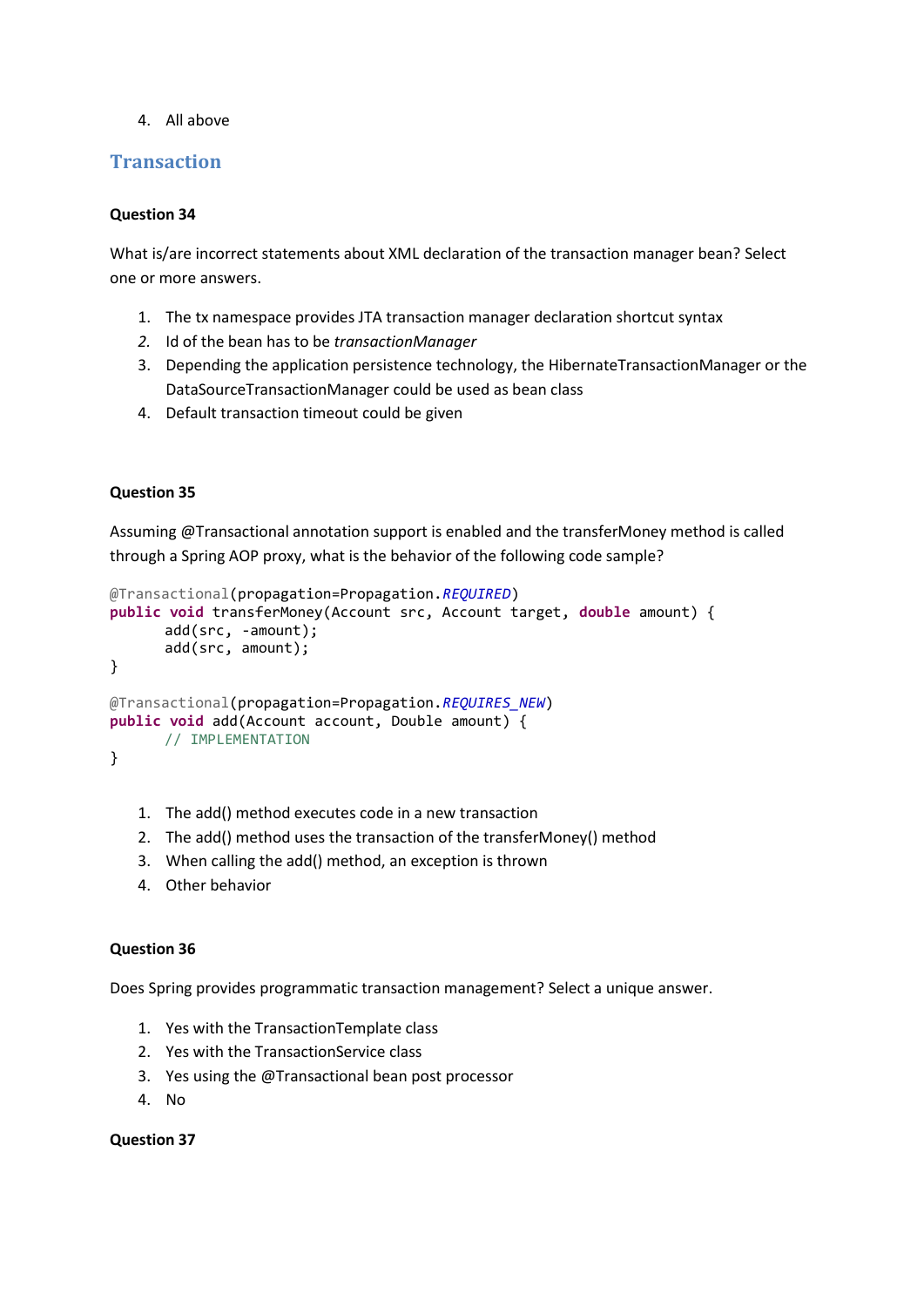What is the transaction behavior of the PROPAGATION\_REQUIRES\_NEW mode? Select a unique answer.

- 1. If a transaction exists, the current method should run within this transaction. Otherwise, it should start a new transaction and run within its own transaction.
- 2. If a transaction is in progress, the current method should run within the nested transaction of the existing transaction. Otherwise, a new transaction has to be started and run within its own transaction.
- 3. The current method must start a new transaction and run within its own transaction. If there is an existing transaction in progress, it is suspended.
- 4. None of the above

## **Question 38**

What is the default rollback policy in transaction management?

- 1. Rollback for any Exception
- 2. Rollback for RuntimeException
- 3. Rollback for checked exceptions
- 4. Always commit

## **Sping @MVC**

## **Question 39**

What could not return a Spring MVC controller? Select a single answer.

- 1. An absolute path to the view
- 2. A logical view name
- 3. A new JstlView
- 4. void
- 5. null value

## **Question 40**

Where do you cannot declare Spring MVC controller? Select one or more answers.

- 1. In a Spring application context XML configuration file
- 2. Into the web.xml file of the web application
- 3. Into the java code by using annotations
- 4. Into the JSP pages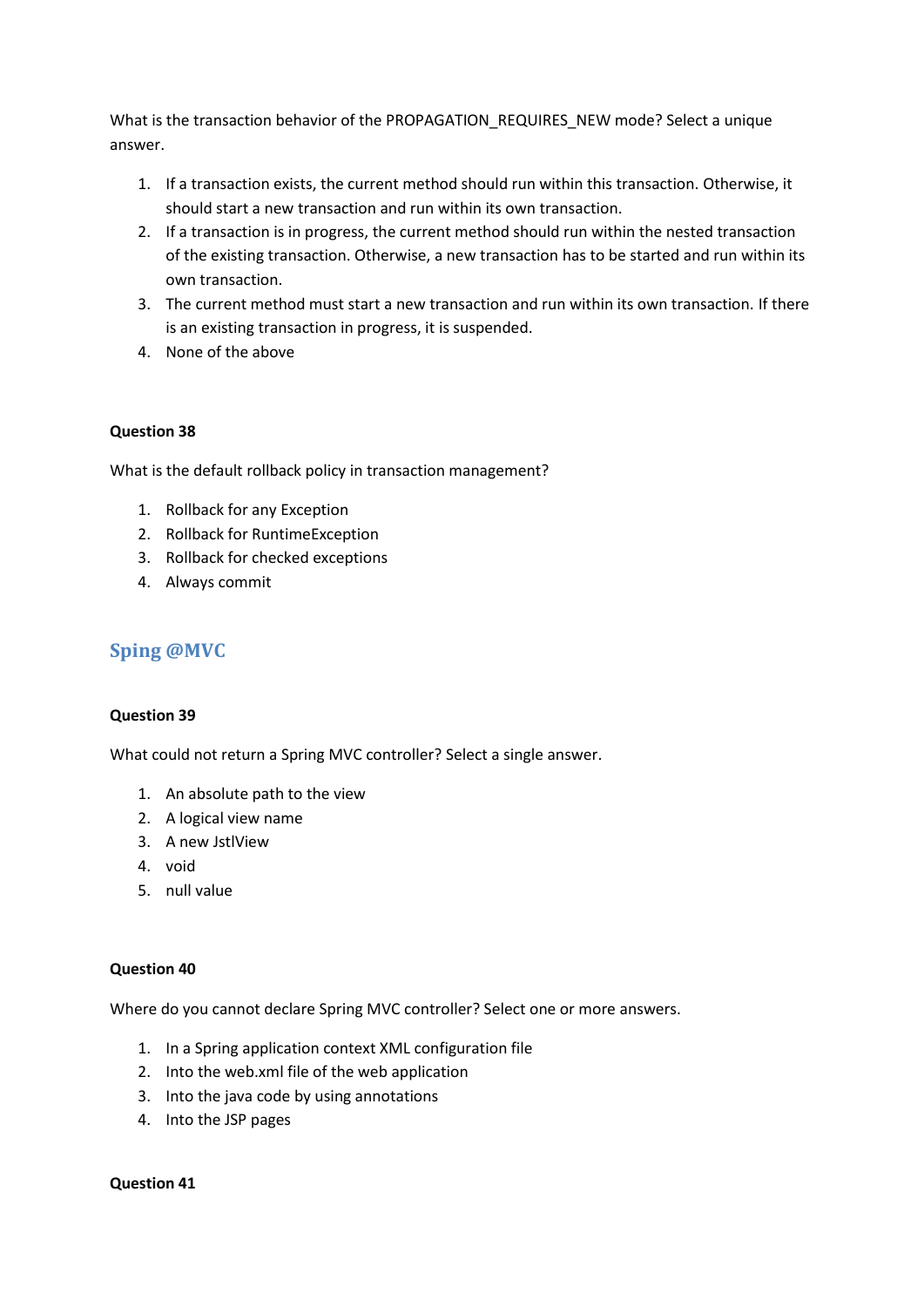What is the easiest method to write a unit test?

- **1. void** displayAccount(HttpServletRequest req, HttpServletResponse resp) **throws** ServletException, IOException
- **2. void** displayAccount(HttpServletRequest req, HttpSession Session) **throws** ServletException, IOException
- **3.** @RequestMapping("/displayAccount") String displayAccount(@RequestParam("accountId") **int** id, Model model)
- **4.** @RequestMapping("/displayAccount") String displayAccount(@PathVariable("accountId") **int** id, Model model)

## **Spring Security**

## **Question 42**

How could you secure MVC controller with Spring Security? Select a unique answer.

- 1. With the @Secured annotation
- 2. With the @RolesAllowed annotation
- 3. In a XML security configuration file
- 4. All of the above
- 5. None of the above

#### **Question 43**

What are the possible mechanisms provided by Spring Security to store user details? Select one or more correct answers.

- 1. Database
- $2$  JAAS
- 3. LDAP
- 4. Properties file

#### **Question 44**

What is true about Spring security configuration and the security namespace? Select one or more correct answers.

1. The access attribute of the intercept-url tag support both EL and constants together.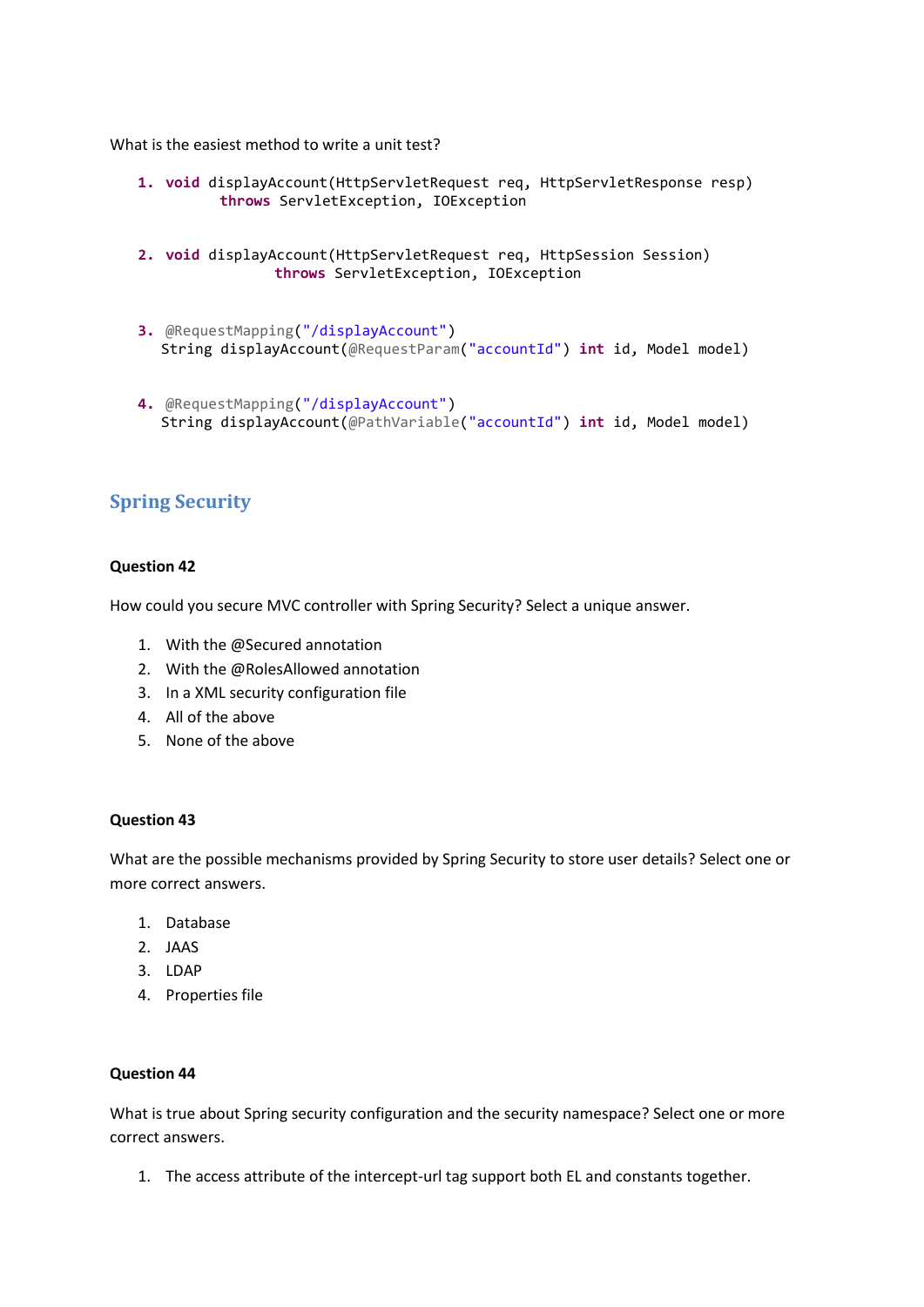- 2. The patterns declared into the intercept-url tag are analyzed from up to bottom. Winning is the first that matches.
- 3. The patterns declared into the intercept-url tag use by default the java regex syntax.
- 4. Security rules may applied depending request parameter

## **Remoting**

## **Question 45**

What do you have to do even if you are using the RMI Spring Remoting support? Select one or more correct answers.

- 1. Implements the Remote interface
- 2. Extends the RemoteObject class
- 3. Catching the RemoteException exception
- 4. Implements the Serializable interface

## **Question 46**

What is exact about the HttpInvokerServiceExporter? Select one or more correct answers.

- 1. Has to run into a HTPP server as Jetty
- 2. Could process both POST and GET requests
- 3. Could be used with any http client as Jakarta Commons HttpClient
- 4. Could consume SOAP http request

## **JMS**

#### **Question 47**

What is the method that is not provided by the JmsTemplate Spring class?

- 1. convertAndSend
- 2. onMessage
- 3. receiveAndConvert
- 4. setDefaultDestination

## **Question 48**

How could you implement a JMS Listener using the Spring JMS support? Select one or more correct answers.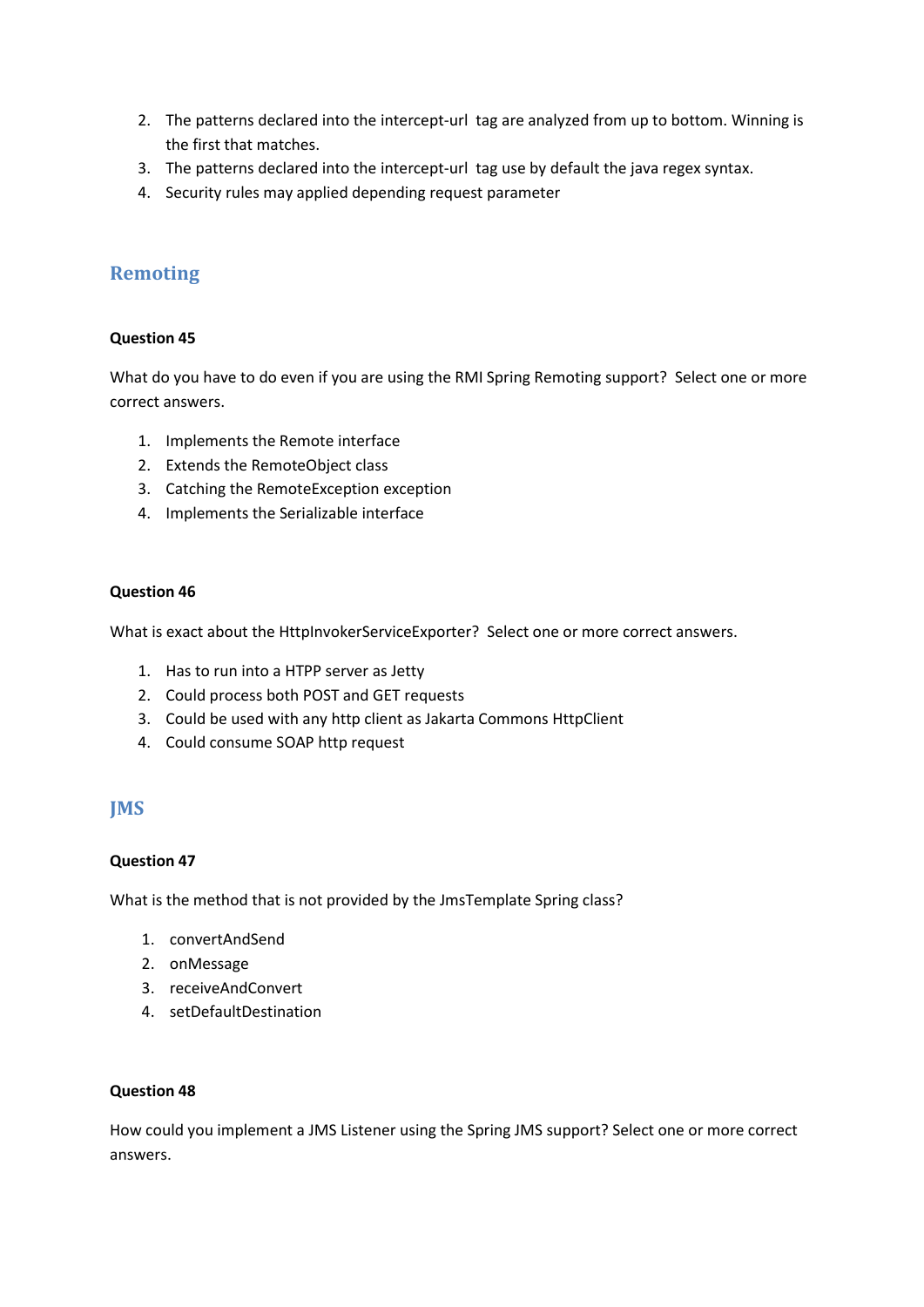- 1. By implementing the javax.jms.MessageListener interface
- 2. By implementing the SessionAwareMessageListener interface provided by Spring
- 3. Without any code, only using the jms namespace provided by Spring
- 4. By writing a single POJO without parent class or interface

## **JMX**

## **Question 49**

What is easier to do by using Spring JMS support? Select one or more correct answers.

- 1. Register any Spring bean as JMX MBean
- 2. Register an existing MBean with a MBeanServer
- 3. Accessing to remote MBean
- 4. Control the attributes and the operations of a Spring bean exposes as a MBean

## **Question 50**

What is the purpose of the @ManageResource annotation? Select a single answer.

- 1. Expose a bean's property (getter/setter) to JMX
- 2. Expose a bean's method to JMX
- 3. Identify a Spring bean as a JMX MBean
- 4. None of the above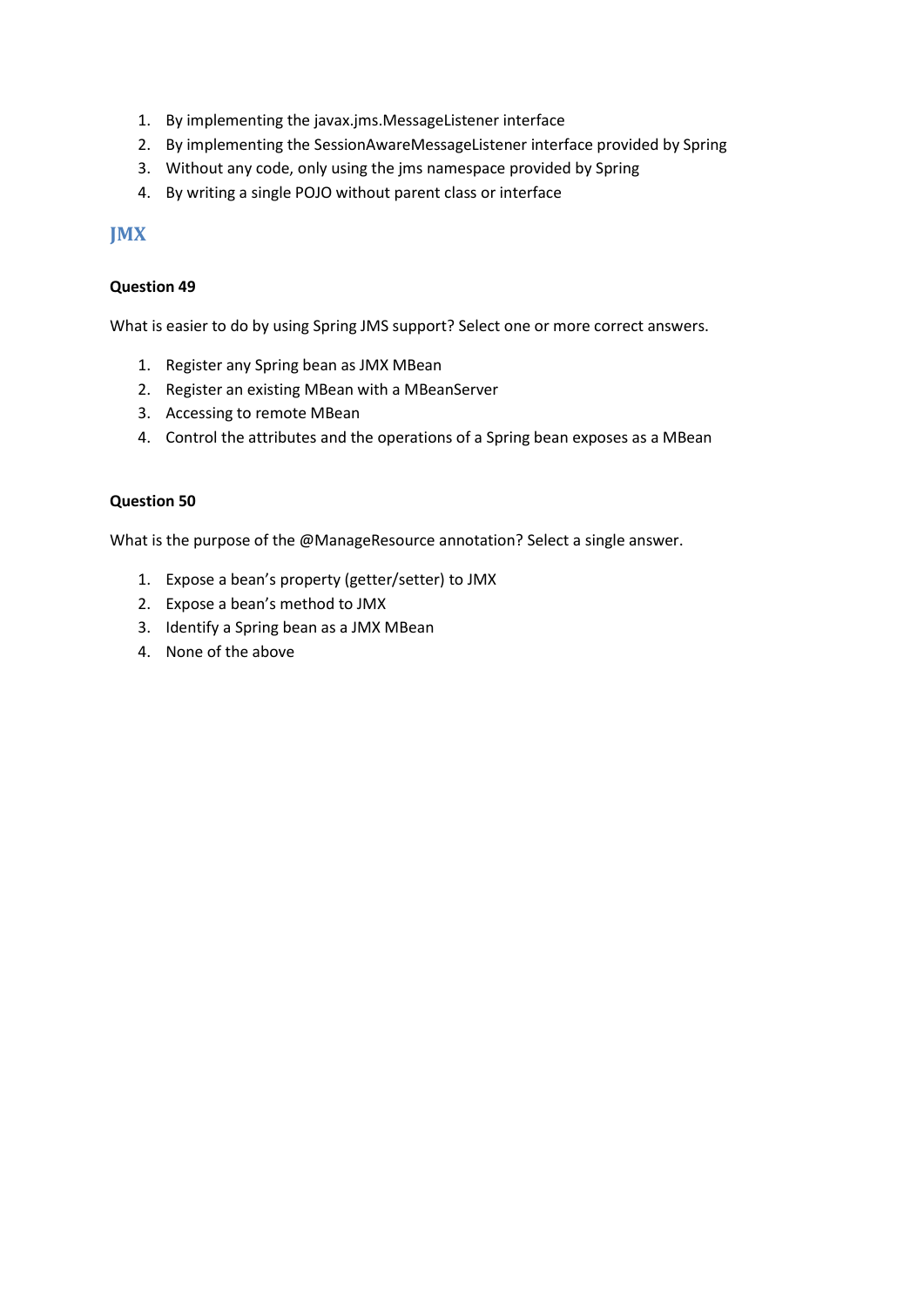## **Response**

## **Container**

## **Question 1**

Answer 2 is correct. Those beans are anonymous because no id is supplied explicitly. Thus Spring container generates a unique id for that bean. It uses the fully qualified class name and appends a number to them. However, if you want to refer to that bean by name, through the use of the  $ref$ element you must provide a name (see [Naming Beans section](http://docs.spring.io/spring/docs/3.2.4.RELEASE/spring-framework-reference/html/beans.html#beans-beanname) of the Spring reference manual). To be correct, the 2<sup>nd</sup> bean has to declare a  $j$  paDao id attribute in order to be reference by the repository property of the first bean.

## **Question 2**

Answers 1 and 4 are correct.

- 1. To set bean's property with the p:propertyName shortcut, you have to declare the <http://www.springframework.org/schema/p> in your xml configuration file. No xsd is required.
- 2. The bean is anonymous. Spring generates a unique id: com.spring.service.BankServiceImpl#0
- 3. To reference another bean with the p namespace, you have to use the p:propertyName-ref syntax
- 4. Due to the above explanation, NationalBank is not a bean reference, so it is a simple String and thus a scalar value.

## **Question 3**

Correct answer is 3.

The @Bean annotation defines a String bean with the id "clientRepository". JpaClientRepository is the implementation class of the bean. The data source is injected and is not declared in this class.

## **Question 4**

The only possible answer is the number 3.

- 1. The <util:constant static-field="constant name"/> tag enables to reference a Java constant or enumeration into a spring configuration file
- 2. ConstantPlaceholderConfigurer does not exist. You may think about the PropertyPlaceholderConfigurer bean post processor.
- 3. The <context:property-placeholder location="file:/myApp.properties" /> tag activates the replacement of \${...} placeholders, resolved against the specified properties file.
- 4. The c: namespace is for simplifying constructor syntax (since Spring 3.1) and don't provide such feature.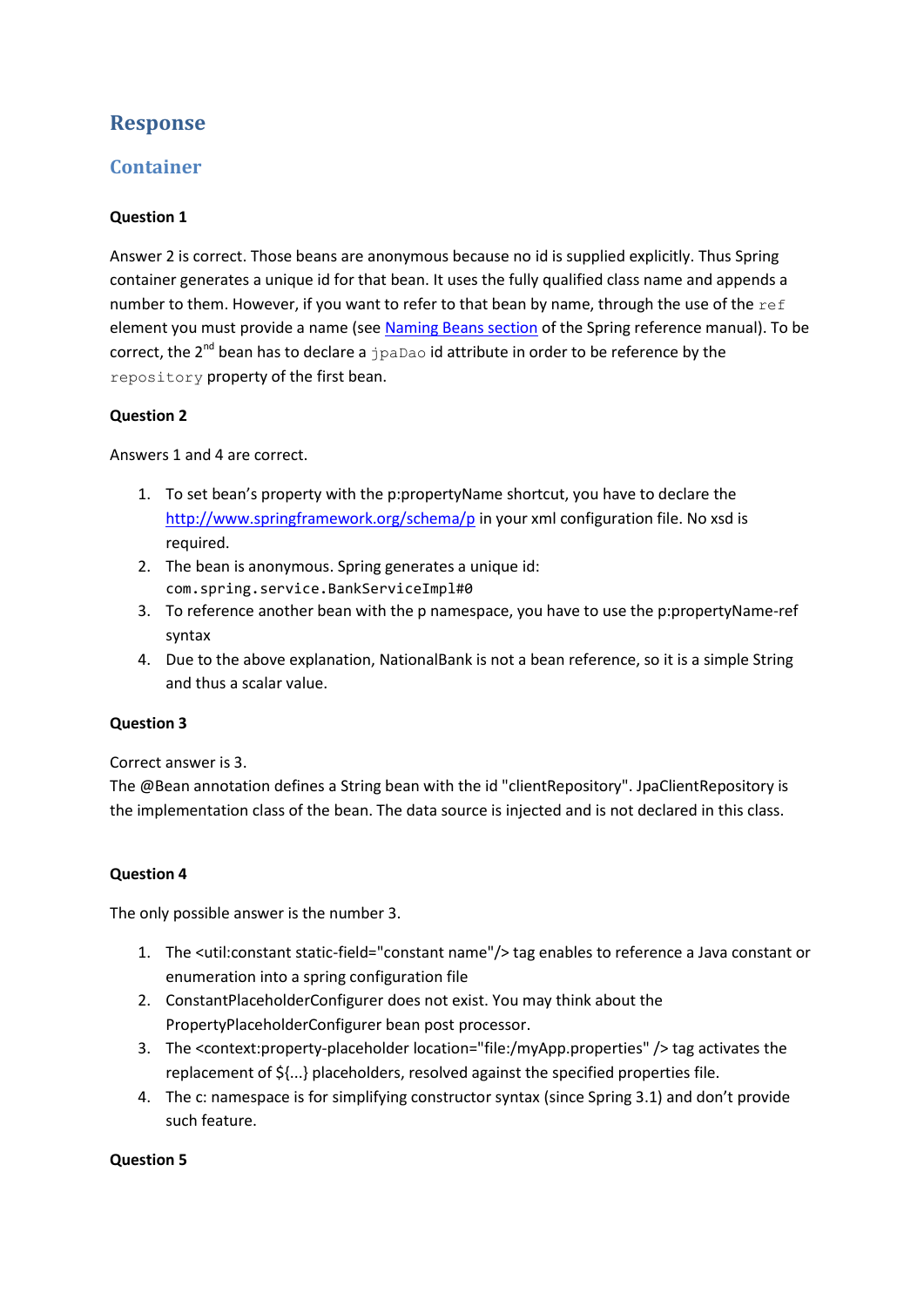The statements number 5 is right.

- 1. You may auto-wiring properties by constructor, setter or properties in the same bean
- 2. The <constructor-arg> tag helps to instanciated a bean without default or no-args constructor
- 3. The <constructor-arg> tag could take type and index to reduce ambiguity, but not name which requires debug symbols.

## **Question 6**

Answers 1, 3, 4 and 5 are rights.

- 1. The @PostConstruct, @PreDestroy and @Resource annotations are defined in the JSR-250
- 2. They belong to the javax.annotation package. You should add an external jar to use them in Java 5. Java 6 and 7 integrates them.
- 3. The <context:component-scan> automatically detects stereotyped classes and turns on the <context:annotation-config>
- 4. The <context:annotation-config > activates the Spring infrastructure for various annotations to be detected in bean classes, including the JSR 250 annotations
- **5.** The CommonAnnotationBeanPostProcessor supports common Java annotations out of the box, in particular the JSR-250 annotations.

## **Question 7**

Correct answer in the number 3.

- 1. In a web application, the ContextLoaderListener is in charge to create an WebApplicationContext.
- 2. In an integration test based on Spring, the SpringJUnit4ClassRunner creates the application context for you. The @ContextConfiguration annotation allows to specified application context configuration files.
- 3. In a main method, you have to instanciated a class implementing the ApplicationContext interface (examples: ClassPathXmlApplicationContext or FileSystemXmlApplicationContext)

## **Question 8**

Answer number 4 is right.

- 1. When using the ClassPathXmlApplicationContext, the classpath: prefix is default one so you could omit it
- 2. In a Spring location resource, package separator is a slash and not a dot. Thus the com/example/myapp/config.xml syntax has to be used.
- 3. ClassPathXmlApplicationContext starts looking from root of the classpath regardless of whether specify "/"

#### **Question 9**

Answers number 3 and 4 are valid.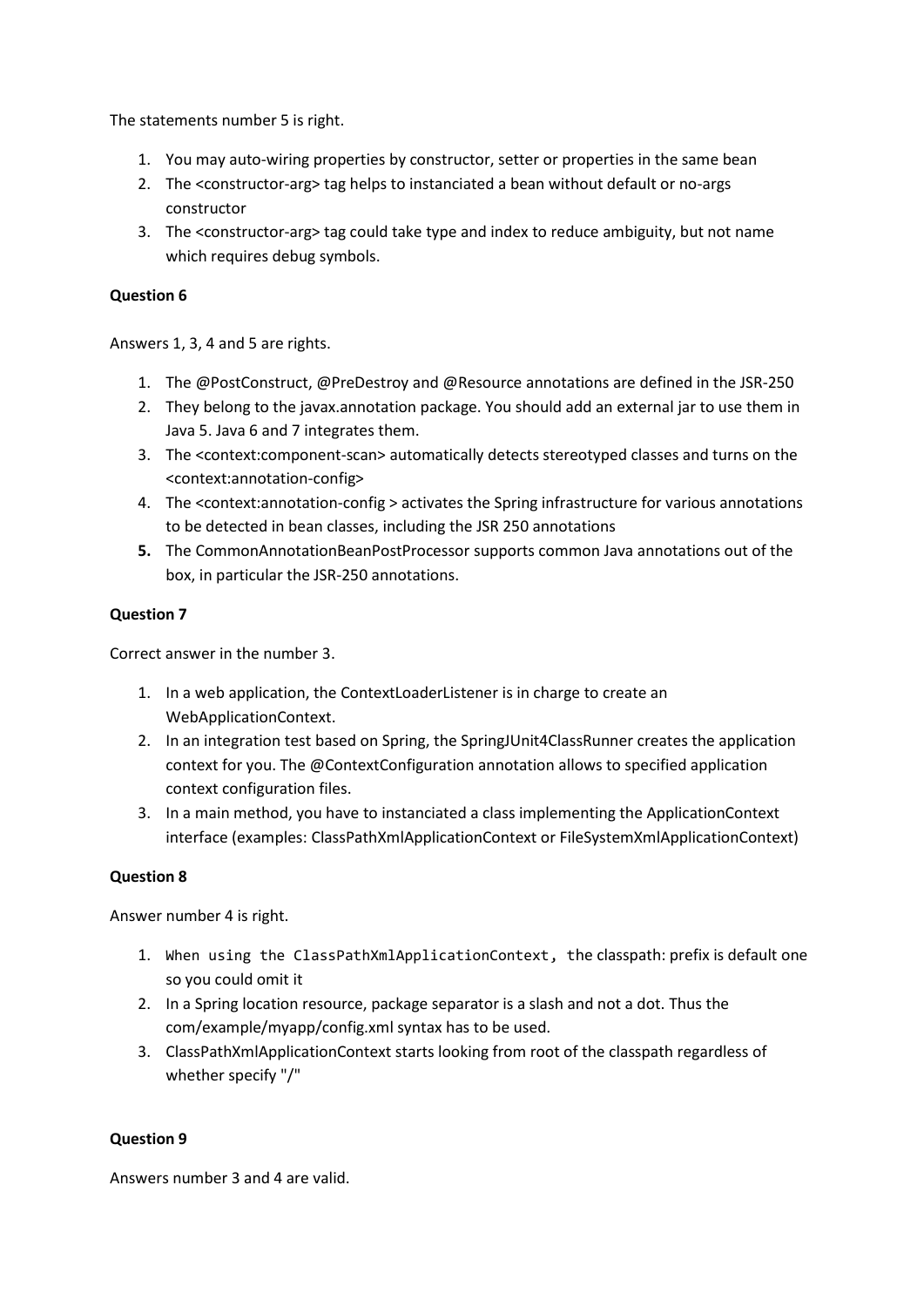- 1. The @Autowired annotation has no name property, just a required one.
- 2. Autowiring a field, the @Inject or the @Autowired or the @Resource annotations are mandatory.
- 3. The @Qualifier("name") annotation complements the use of the @Autowired annotation by specifying the name of the bean to inject
- 4. When 2 beans are eligible to auto-injection, Spring uses the field name to select the appropriate one.

Answers number 1 and 4 are valid.

- 1. With modern mock API like Mockito or EasyMock, interfaces are not mandatory for mocking or stubbing the service. But using interface remains easier when you have to manually mock the service in unit test.
- 2. Auto-injection is possible with class. Spring uses CGLIB.
- 3. Dependency checking is an advantage of dependencies injection.
- 4. The Inversion of Control pattern requires an interface to separate 2 classes. This pattern provides code more flexible, unit testable, loosely coupled and maintainable.

## **Question 11**

Correct answers: 4

- 1. In the bean lifecycle, method annotated with @PostConstruct is called after the properties set step and the BeanPostProcessors#postProcessBeforeInitialization step
- 2. Destroy methods of prototype beans are never called
- 3. In the bean lifecycle, the afterPropertiesSet callback method of the InitializingBean is called after the method annotated with the @PostConstruct annotation and before the init-method declared in the XML configuration file.
- 4. In the bean lifecycle, the method annotated with the @PreDestroy annotation is called before the destroy callback of the DisposableBean interface and before the destroy-method declared in the XML configuration file.

## **Question 12**

Correct answers are 1 and 2.

- 1. In order to be taken into account by Spring, the ApplicationConfig class has to be annotated with the @Configuration annotation
- 2. Default or no-arg constructor is mandatory. Here, the provided constructor with a dataSource parameter is not taken into account
- 3. The bean name is clientRepository. The name property of the @Bean annotation is specified thus the method name jpaClientRepository is ignored.
- 4.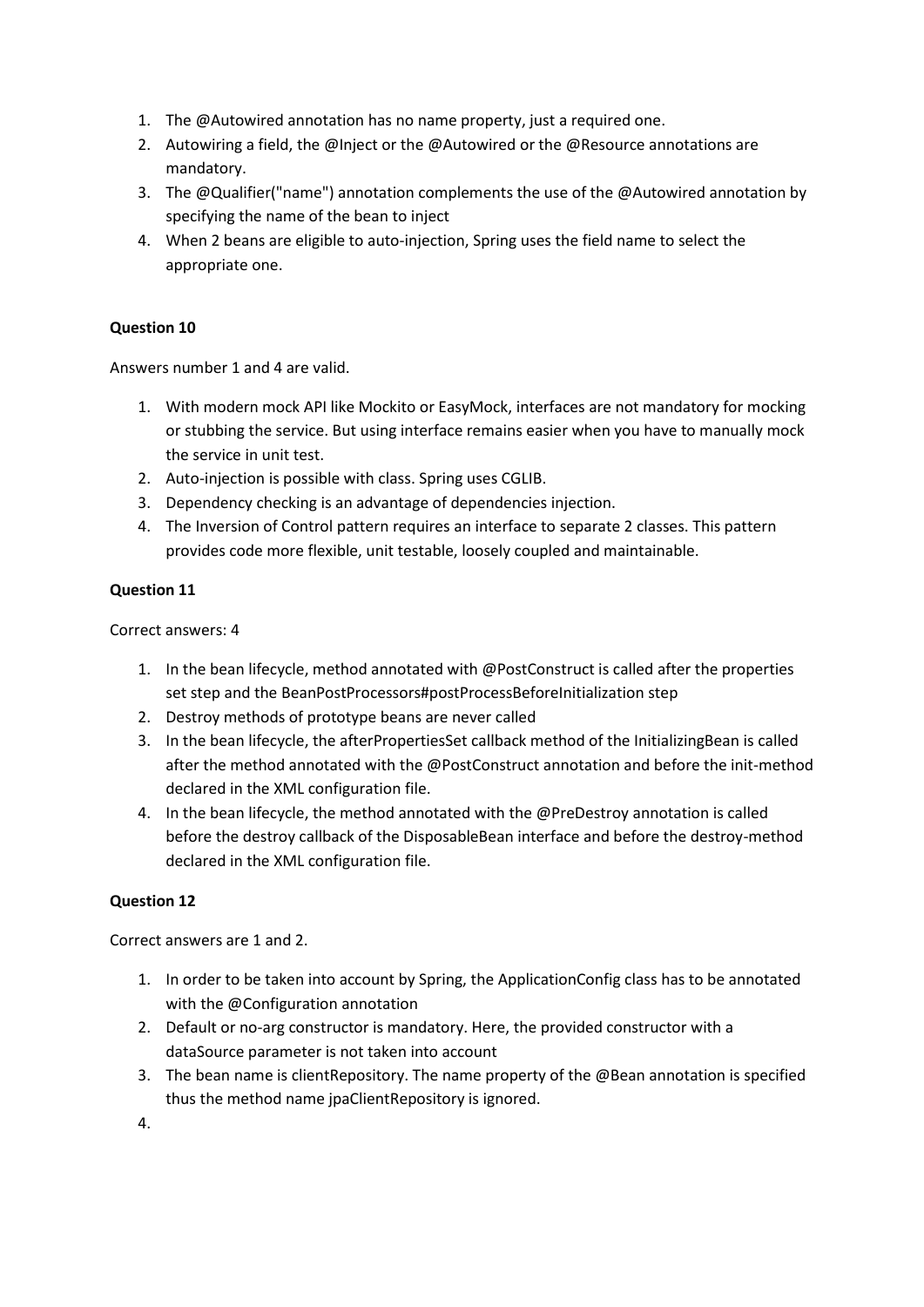#### Correct answers are 3 and 4

- 1. Use <tx:annotation-driven /> to enable @Transactional annotation scanning
- 2. Use <aop:aspectj-autoproxy /> to enable detection of @Aspect bean
- 3. Turns on <context:annotation-config /> or <context:component-scan /> to enable @Autowiring annotation
- 4. Turns on <context:component-scan /> to enable @Component annotation scanning

## **Test**

#### **Question 14**

The only correct answer is number 3.

- 1. The Spring context is cached across tests unless you use @DirtiesContext annotation
- 2. With the Spring test module, dependency injection is available in test case. So you may autowired the bean to test
- 3. By default, a @ContextConfiguration annoted class inherits the spring context configuration file locations defined by an annotated superclass. The inheritLocations of this attribute allows to change this default behavior.
- 4. If no context configuration file is provided to the @ContextConfiguration annotation, Spring use a file convention naming. It try to load a file named with the test class name and suffices by the "-context.xml" suffice (i.e. MyDaoTest-context.xml)

#### **Question 15**

Correct answers are 1, 3 and 4.

What are the main advantage(s) for using Spring when writing integration tests?

- 1. More than testing multiple classes together, integration test may allow to test your spring configuration file and/or to reuse it.
- 2. Mocking or stubbing is more frequent in unit tests than in integration tests. And Spring does not provide any implementation or abstraction of mock framework.
- 3. The framework may create and roll back a transaction for each test method. Default rollback policy could be change by using the @TransactionConfiguration annotation. And default mode could be overridden by the @Rollback annotation.
- 4. DependencyInjectionTestExecutionListener provides support for dependency injection and initialization of test instances.

#### **Question 16**

The correct answer is the number 3.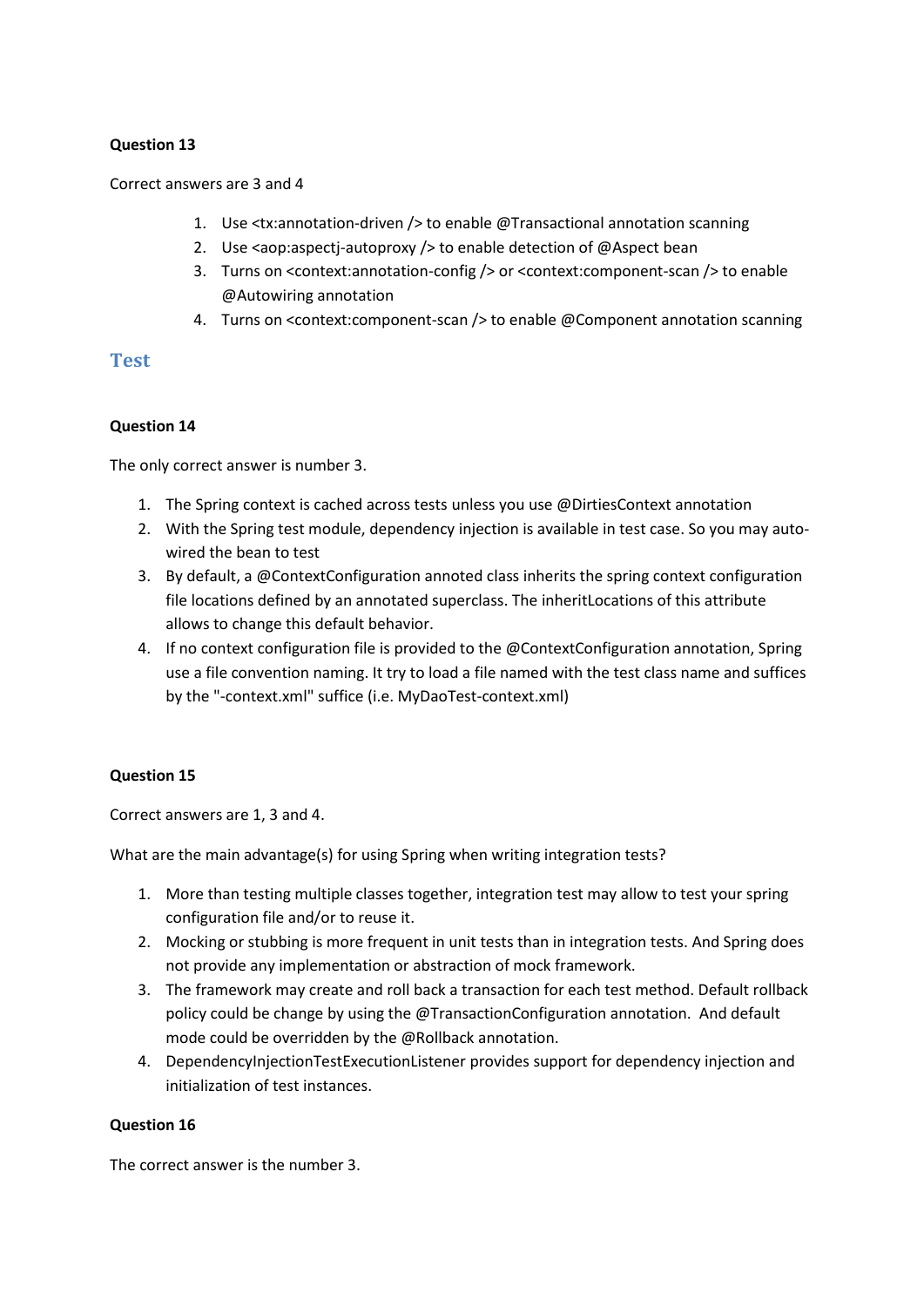What are the main advantage(s) for using Spring when writing unit tests?

- 1. You don't need Spring container to writer unit test
- 2. Refer to the answer number 1.
- 3. The org.springframework.mock package provides mock classes like MockHttpSession or MockHttpContext. They could be helpful for unit test in the presentation layer and when you don't use any mock framework such as Mockity or EasyMock.

### **Question 17**

Answer 5 is correct.

What is right about the spring test module?

- 1. The spring test module does not provide an abstraction layer for open source mock frameworks like EasyMock, JMock or Mockito
- 2. The @Mock annotations comes from the Mockito framework
- 3. The spring test module does not provide mechanism to generate mock objects at runtime

## **Question 18**

Correct statements are number 1 and 4.

- 1. The transactionManager property of the @TransactionConfiguration annotation enable to set the bean name of the PlatformTransactionManager that is to be used to drive transactions.
- 2. Method annotated with @Before is executed inside the test's transaction. You have to use the @BeforeTransaction to execute code outside the test's transaction.
- 3. The REQUIRES NEW propagation suspends the current test's transaction then creates a new transaction that will be used to execute the service. A commit at the service level could not be changed by the test.
- 4. The transaction for the annotated method should be rolled back after the method has completed.

## **AOP**

## **Question 19**

The correct answer is the number 4.

Considering 2 classes AccountServiceImpl and ClientServiceImpl. Any of these 2 classes inherits from each other. What is the result of the pointcut expressions?

```
 execution(* *..AccountServiceImpl.update(..)) 
&& execution(* *..ClientServiceImpl.update(..))
```
Poincut expression could not satisfied both first and second execution point. Do not confuse the && operator and || operator.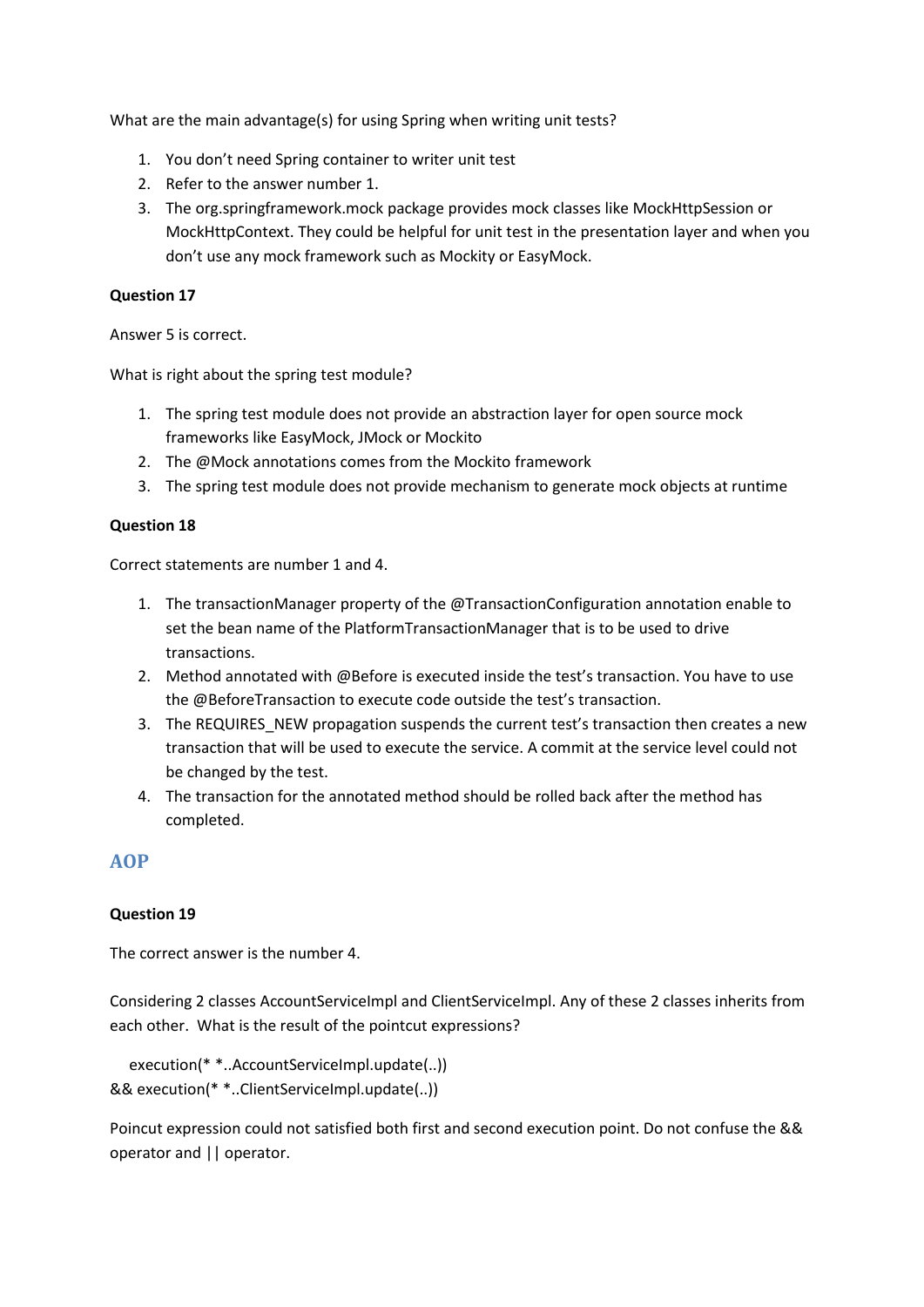Correct answer is the number 4.

Due to the proxy-based nature of Spring's AOP framework, protected methods are by definition not intercepted, neither for JDK proxie nor for CGLIB proxies. As a consequence, any given pointcut will be matched against public methods only!

To intercept private and protected methods, AspecJ weaving should be used instead of the Spring's proxy-bases AOP framework.

#### **Question 21**

The 2 correct statements are 1 and 5.

What are the 2 correct statements about AOP proxy.

- 1. An object created by the AOP framework in order to implement the aspect contracts
- 2. If the target object does not implement any interfaces then a CGLIB proxy will be created. You could also use CGLIB proxy instead of JDK dynamic proxy
- 3. If the target object does not implement any interfaces then a CGLIB proxy will be created.
- 4. When CGLIB proxy is used, final methods cannot be advised, as they cannot be overridden.
- 5. AOP Proxies are created by the AbstractAutoProxyCreator#postProcessAfterInitialization method.

#### **Question 22**

The answer number 2 is correct.

- 1. A before advice could throw an exception
- 2. An after throwing advice is executed if a method exits by throwing an exception
- 3. An advice that executes before a join point is named a before advice
- 4. Spring supports after throwing advices

## **Question 23**

Correct answer: 4

- 1. This is an after (finally) advice
- 2. This is an around advice
- 3. This is a before advice
- 4. True

#### **Question 24**

Correct answer: 1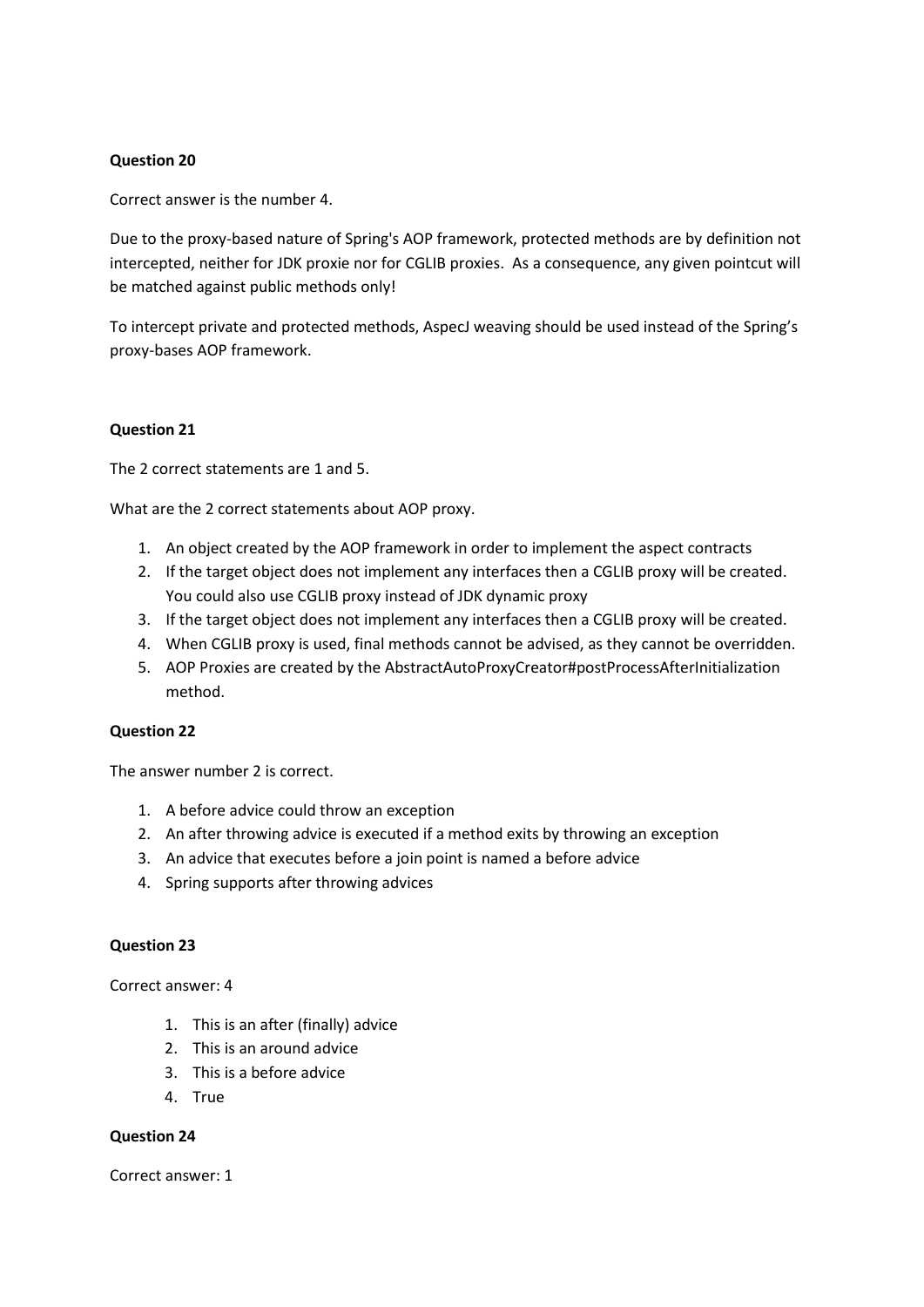- 1. Definition of an advice
- 2. Definition of a joint point
- 3. Represents nothing
- 4. Definition of a point cut

Correct answer: 2

- 1. Definition of an advice
- 2. Definition of a pointcut
- 3. Represents nothing

#### **Question 26**

Correct answers: 1, 3

Select methods that match with the following pointcut:

execution(\* com.test.service..\*.\*(\*))

- 1. True
- 2. The pattern (\*) matches a method taking one parameter of any type
- 3. The com.test.service.account sub-package matches the pointcut
- 4. False for the same reason as answer number 2.

#### **Question 27**

Correct answers: 2

- 1. Interception of constructors requires the use of Spring-driven native AspectJ weaving instead of Spring's proxy-based AOP framework
- 2. The @annotation designator enables to select methods that are annotated by a given annotation
- 3. The staticinitialization AspectJ designator is not supported by Spring AOP
- 4. Pointcut expressions can be combined using &&, || and !

#### **Question 28**

Correct answers: 1

- 1. The execution of all public method
- 2. The \* return type pattern indicates any return value or void
- 3. The (..) param pattern indicates 0, 1 or many parameters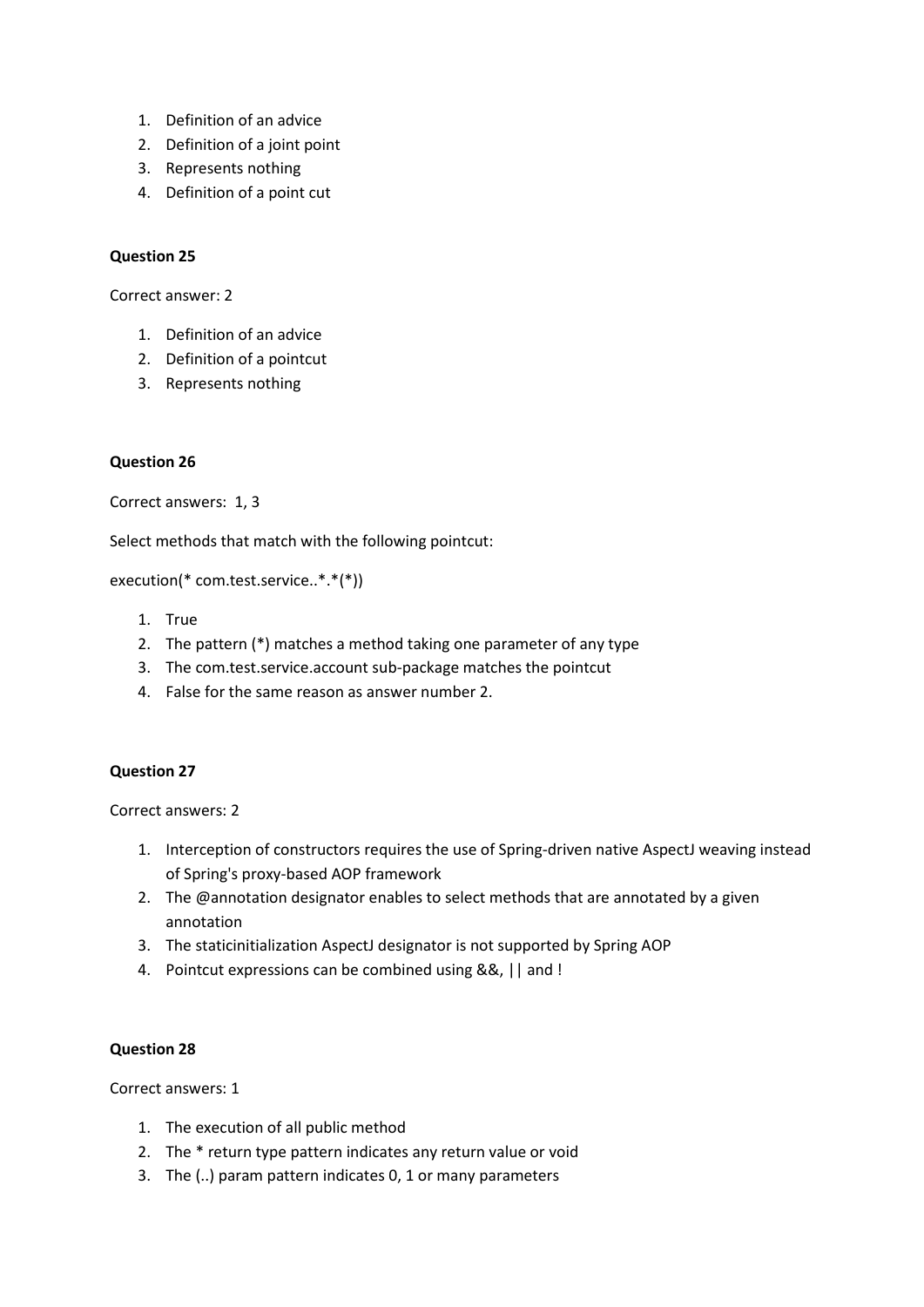4. No package name is specified. So classes of any package could match.

## **Data Access**

### **Question 29**

Correct answers: 2 , 4

- 1. Spring exception translation mechanism has nothing to do with read-only transaction
- 2. Read-only transaction prevents Hibernate from flushing its session. Hibernate do not do dirty checking and it increases its performance.
- 3. No
- 4. When jdbc transaction is marked as read-only, Oracle only accepts SELECT SQL statements.

## **Question 30**

Correct answers: 1, 3, 4

- 1. JDBC is supported: JdbcTemplate, JDBCException wrapper …
- 2. Some NoSQL databases are supports through the Spring Data project
- 3. Hibernate is supported: HibernateTemplate, AnnotationSessionFactoryBean …
- 4. JPA is supported: LocalEntityManagerFactoryBean, @PersistenceContext annotation support

#### **Question 31**

Correct answer: 1

- 1. A JdbcTemplate requires a DataSource as input parameters
- 2. JdbcTemplate uses the probided datasource to open then close a JDBC connection
- 3. Callback methods of JdbcTemplate throw SQL Exception and Spring converts into DataAccessException
- 4. For example, the queryForInt method executes an SQL statement

#### **Question 32**

Correct answer: 3

- 1. RowMapper : result set parsing when need to map each row into a custom object
- 2. RowCallbackHandler : result set parsing without returning a result to the JdbcTemplate caller
- 3. ResultSetExtractor : for result set parsing and merging rows into a single object
- 4. ResultSetMapper : this class does not exist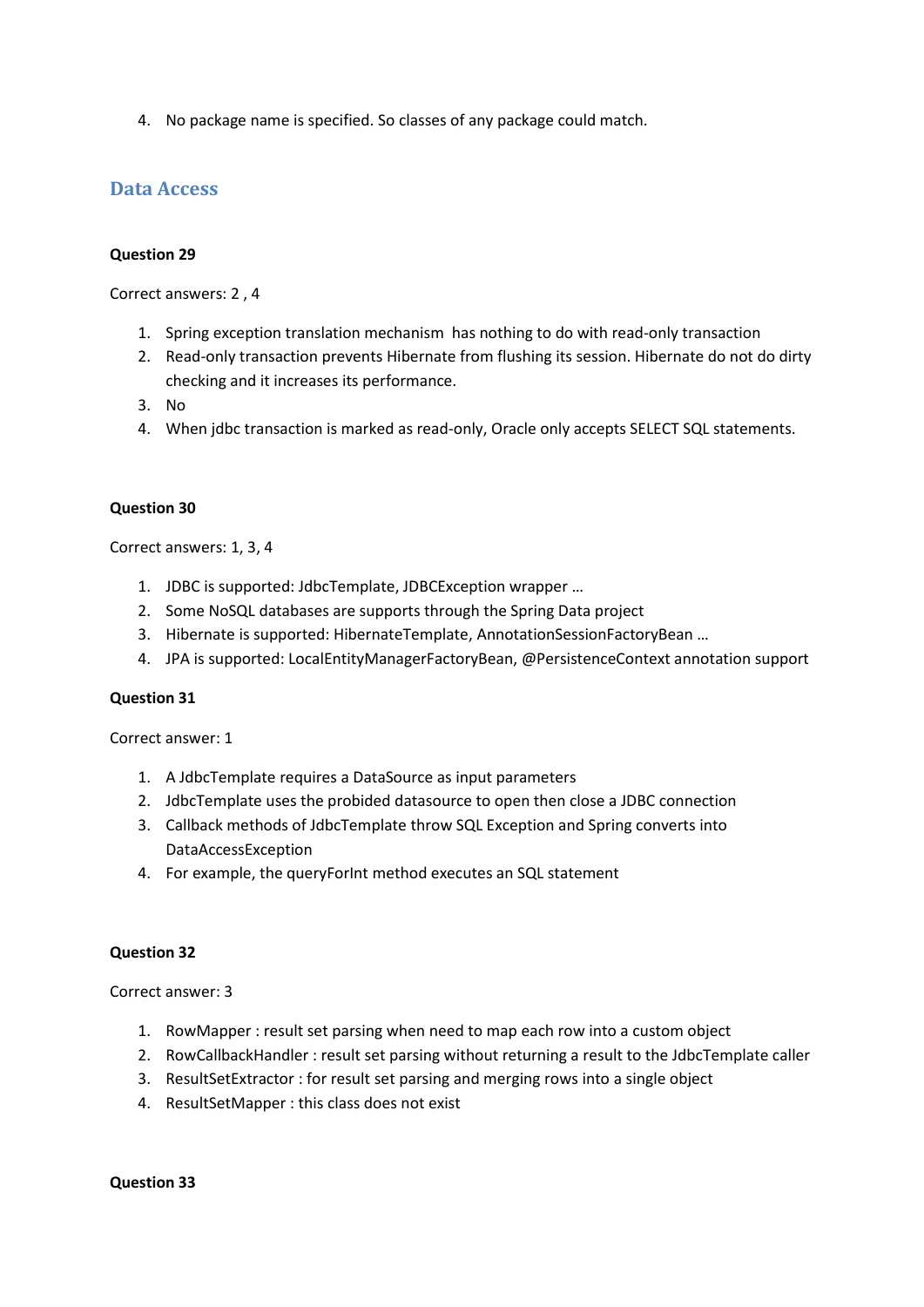Correct answer: 3

- 1. False. This is supported by the AnnotationSessionFactoryBean using annotedClasses
- 2. False. This is supported by the AnnotationSessionFactoryBean using packagesToScan
- 3. True using mappingLocations
- 4. False

## **Transaction**

## **Question 34**

Correct answer: 2

- 1. <tx:jta-transaction-manager />
- *2.* Id of the transaction manager bean could be customized (ie. txManager)
- 3. DataSourceTransactionManager is a transaction manager for a JDBC data source. HibernateTransactionManager may be used to manage transaction with Hibernate.
- 4. The AbstractPlatformTransactionManager has a defaultTimeout property that could be customized

## **Question 35**

Correct answer: 2

In proxy mode, only external method calls coming in through the proxy are intercepted. In the code snippet, the add() method is self-invocated. This means that, the @Transactional annotation of the add() method is not interpreted. The REQUIRES NEW propagation level is not taken into account. To summary, when the transferMoney() methods calls add() method directly, the transaction attributes of add() method are not used

## **Question 36**

Correct answer: 1

- 1. The TransactionTemplate class provides an execute(TransactionCallback) method
- 2. The TransactionService class does not exists
- 3. The @Transactional annotation is for declarative transaction management

## **Question 37**

Correct answer: 3

- 1. PROPAGATION REQUIRED
- 2. PROPAGATION NESTED
- 3. PROPAGATION\_REQUIRES\_NEW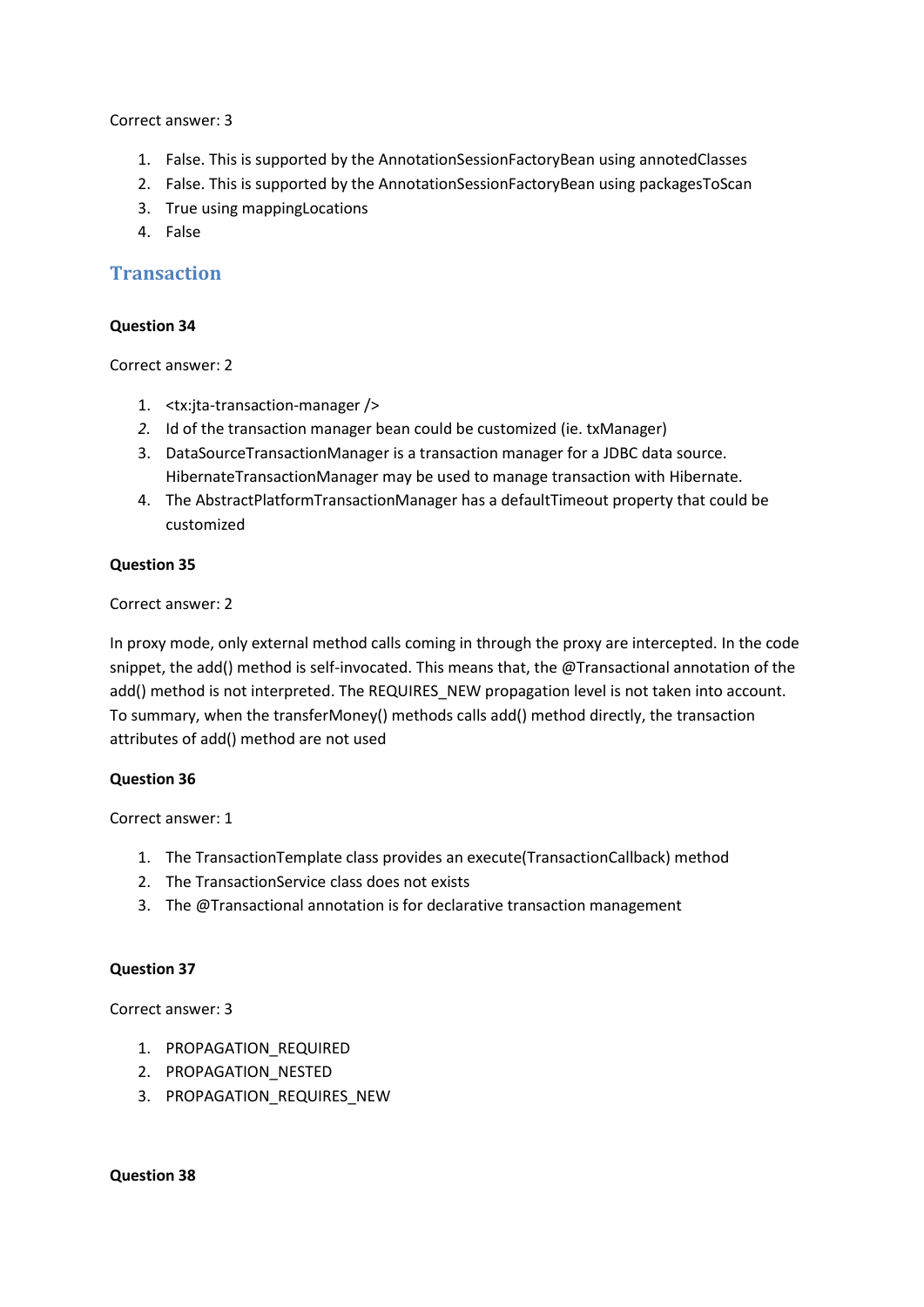Correct answer: 2

- 1. False.
- 2. True
- 3. False
- 4. False

## **Sping @MVC**

## **Question 39**

Correct answer: 1

- 1. Spring does not allow to return an absolute path to the view
- 2. Controller could return a String that matches with a logical view name
- 3. A JstlView with the .jsp path (i.e. /WEB-INF/accountList.jsp)
- 4. void forward to the default view
- 5. null forward to the default view

## **Question 40**

Correct answer: 2, 4

- 1. Spring MVC controllers are beans. So you can declare them into a Spring application context XML configuration file that could be loaded by the DispatcherServlet.
- 2. In the web.xml, you may declarer and a ContextLoaderListener and a DispatcherServlet that are in charge to load XML Spring configuration files. But you cannot declare controllers directly in these file.
- 3. The @Controller annotation may be used to annoted Spring MVC Controller beans that handle HTTP requests.
- 4. JSP is the View of the MVC Pattern. Thus this is not the right place to declare controllers.

## **Question 41**

Correct answer: 3

- **1.** HttpServletRequest and HttpServletResponse have to be mocked. Id of the account to display could be set into the http request parameters.
- **2.** HttpServletRequest and HttpSession have to be mocked. Id of the account to display could be set into the http request parameters.
- **3.** This method is not dependent of the servlet API. Id of the account to display may be directly passed through the call stack. Thus test methods are simplified.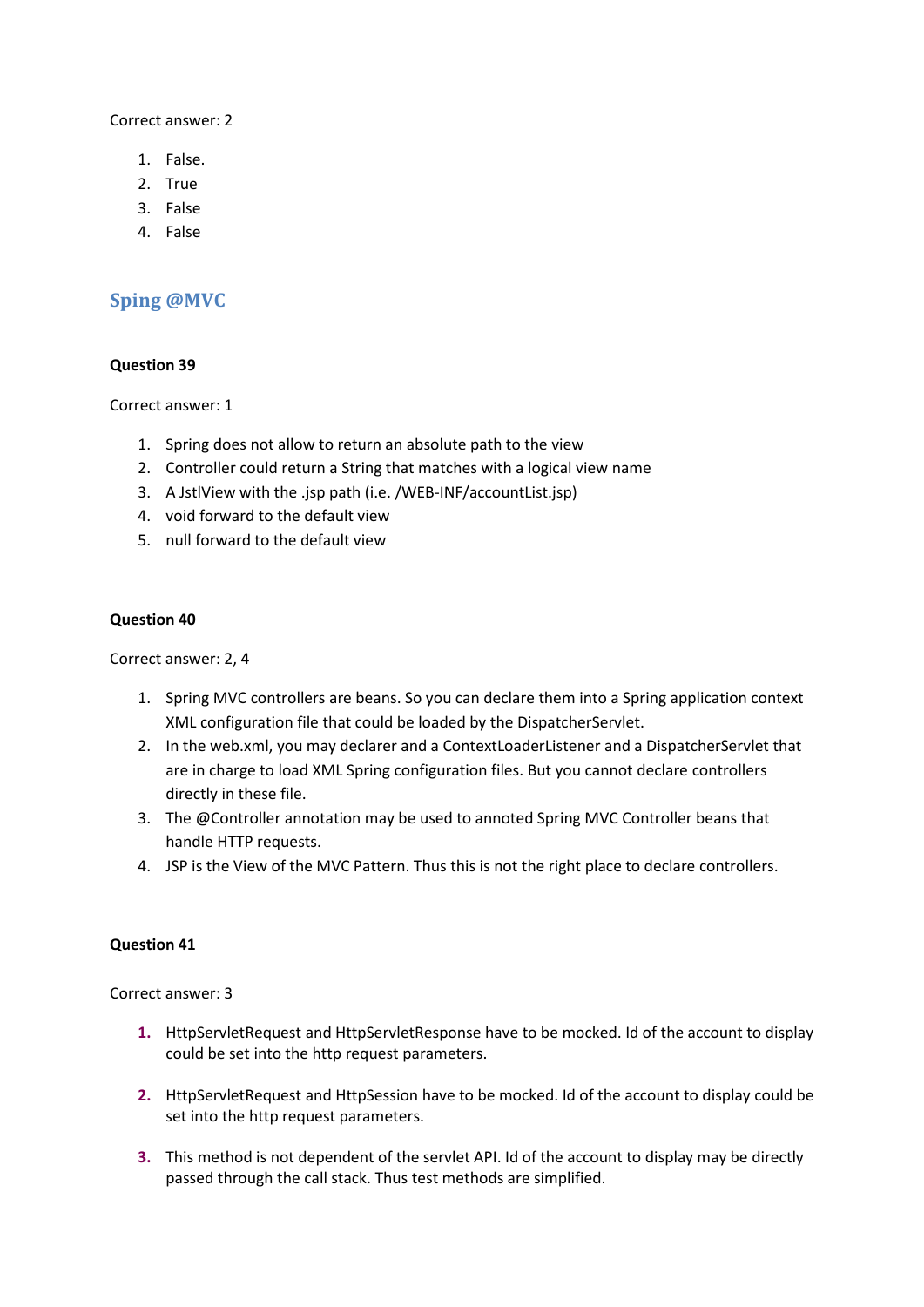**4.** The *@PathVariable* annotation has to be bound to a URI template variable. This is not the case.

## **Sping Security**

#### **Question 42**

Correct answer: 4

- 1. @Secured annotation is a Spring Security annotation
- 2. @RolesAllowed is a JSR-250 annotation that is supported by Spring Security
- 3. Spring Security could be configured in a XML way to intercept particular URLs

#### **Question 43**

Correct answer: 1, 2, 3 and 4

#### **Question 44**

Correct answer: 2

- 1. You cannot mix EL and constant in the same configuration file
- 2. If more than one intercept-url matches, the top one is used
- 3. Ant pattern is used by default. But you can change to use regular expression.
- 4. Security rules may apply to request URL, request method (GET, POST …) but not to request parameters.

## **Remoting**

#### **Question 45**

Correct answer: 4

- 1. No more interface to implement. RMI Client and Server could be POJO.
- 2. No more class to extend. RMI Client and Server could be POJO.
- 3. Spring Remoting wraps the cheched RemoteException into RuntimeExcpetion.
- 4. Object that are transferred via RMI are serializabled/unserializabled. So they have to implement the Serializable interface.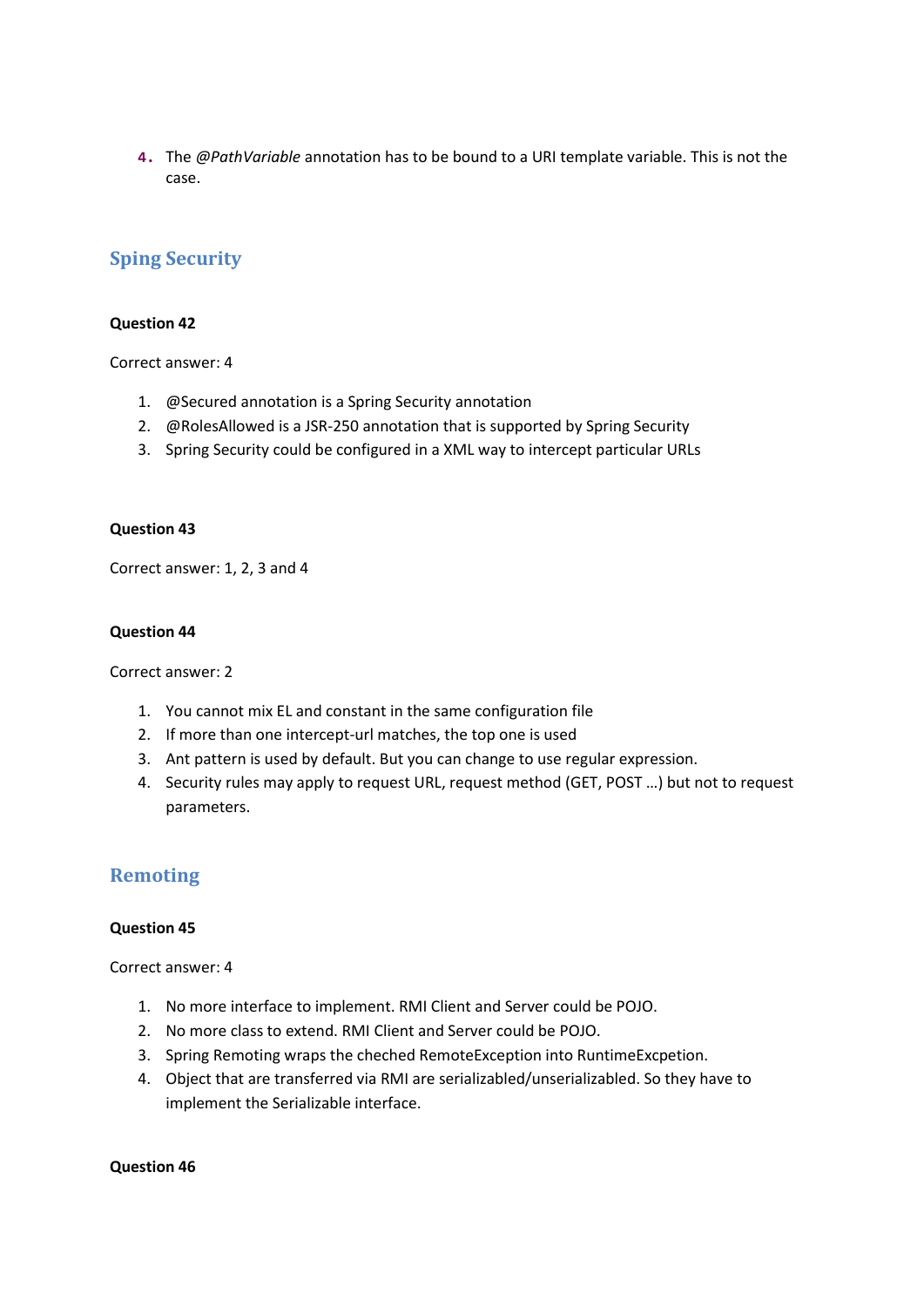Correct answers: 1, 3

- 1. HttpInvokerServiceExporter requires a HTTP web server to process incoming http request. Tomcat or Jetty is possible candidates. Spring also supports the Oracle/Sun's JRE 1.6 HTTP server.
- 2. Only the POST method is supported. Maybe due to the 256 characters limit of the GET method.
- 3. Spring comes with 2 http client implementations: for Commons HttpClient and classic JavaSE API. You can create a custom one by extending the AbstractHttpInvokerRequestExecutor class.
- 4. Does not support SOAP web service. Use the Spring web service module or use the JAX-WS or JAX-RPC remoting support.

## **JMS**

## **Question 47**

Correct answer: 2

- 1. The convertAndSend method sends a given object to a destination, converting the object to a JMS message.
- 2. The onMessage method does not exist.
- 3. The receiveAndConvert method receives a message synchronously then convert the message into an object
- 4. The setDefaultDestination method sets the destination to be used on send/receive operations that do not have a destination parameter.

## **Question 48**

Correct answers: 1, 2 , 4

- 1. The javax.jms.MessageListener interface could be used with the SimpleMessageListenerContainer
- 2. The SessionAwareMessageListener interface could be used with DefaultMessageListenerContainer and SimpleMessageListenerContainer
- 3. Business code is required to handle and process the JMS message.
- 4. A JMS Listener could be a POJO. The name of the handler method to invoke has to be specified in the <jms:listener /> tag.

## **JMX**

## **Question 49**

Correct answers: 1, 2, 3, 4

- 1. The MBeanExporter class allow to expose any Spring bean as a JMX MBean
- 2. Exiting MBean could be declared as Spring bean. Then the <context:mbean-export /> directive enables their registration to the MBeanServer